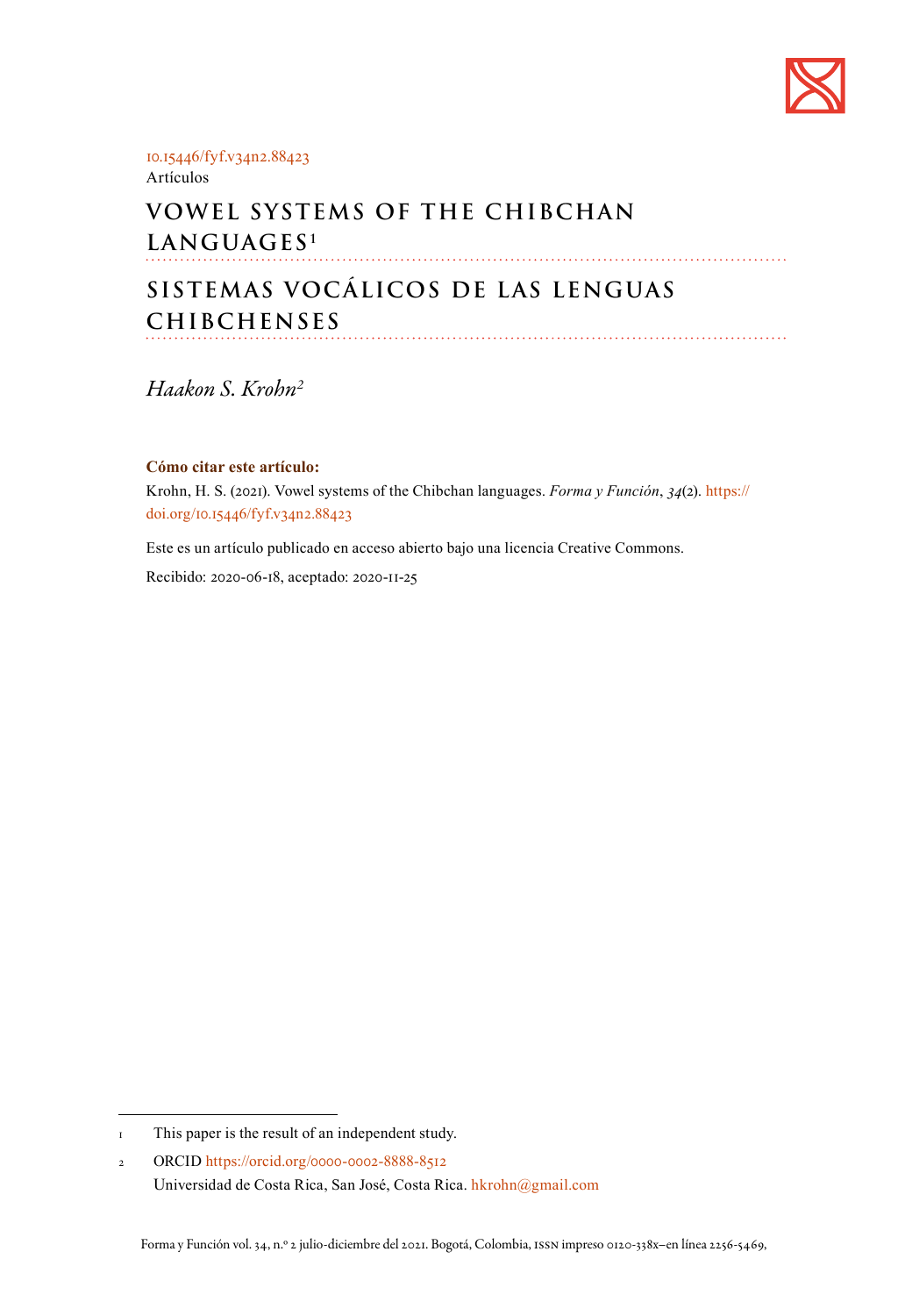#### **Abstract**

This paper presents the phonological vowel systems of 16 Chibchan languages, according to existing descriptions. Its purpose is to provide a basic and systematic overview of the vowel systems found in this family. For each language, the distinctive features needed to distinguish the vowel phonemes are discussed, as well as their phonetic realizations when this is relevant. Whereas the phoneme classification is uncontroversial for many of the languages, there are also some Chibchan languages that have been subject to very different analyses over the years; in these cases, a more thorough discussion is provided. At the end of the paper, the Chibchan vowel systems are compared from a quantitative perspective.

**Keywords:** *Chibchan languages; distinctive features; phonetics; phonology; vowels.*

#### **Resumen**

En este artículo se presentan los sistemas vocálicos fonológicos de 16 lenguas chibchenses, de acuerdo con descripciones existentes. El objetivo es proporcionar un panorama básico y sistemático de los sistemas vocálicos presentes en esta familia lingüística. Para cada lengua, se abordan los rasgos distintivos necesarios para distinguir los fonemas vocálicos, así como sus realizaciones fonéticas cuando esto es relevante. Mientras que la clasificación fonemática no es controvertida para muchas de las lenguas, también hay algunas lenguas chibchenses que han sido sujeto de análisis muy diferentes a lo largo de los años; en estos casos, se ofrece una discusión más exhaustiva. Al final del artículo se comparan los sistemas vocálicos chibchenses desde una perspectiva cuantitativa.

**Palabras clave:** *lenguas chibchenses; rasgos distintivos; fonética; fonología; vocales.*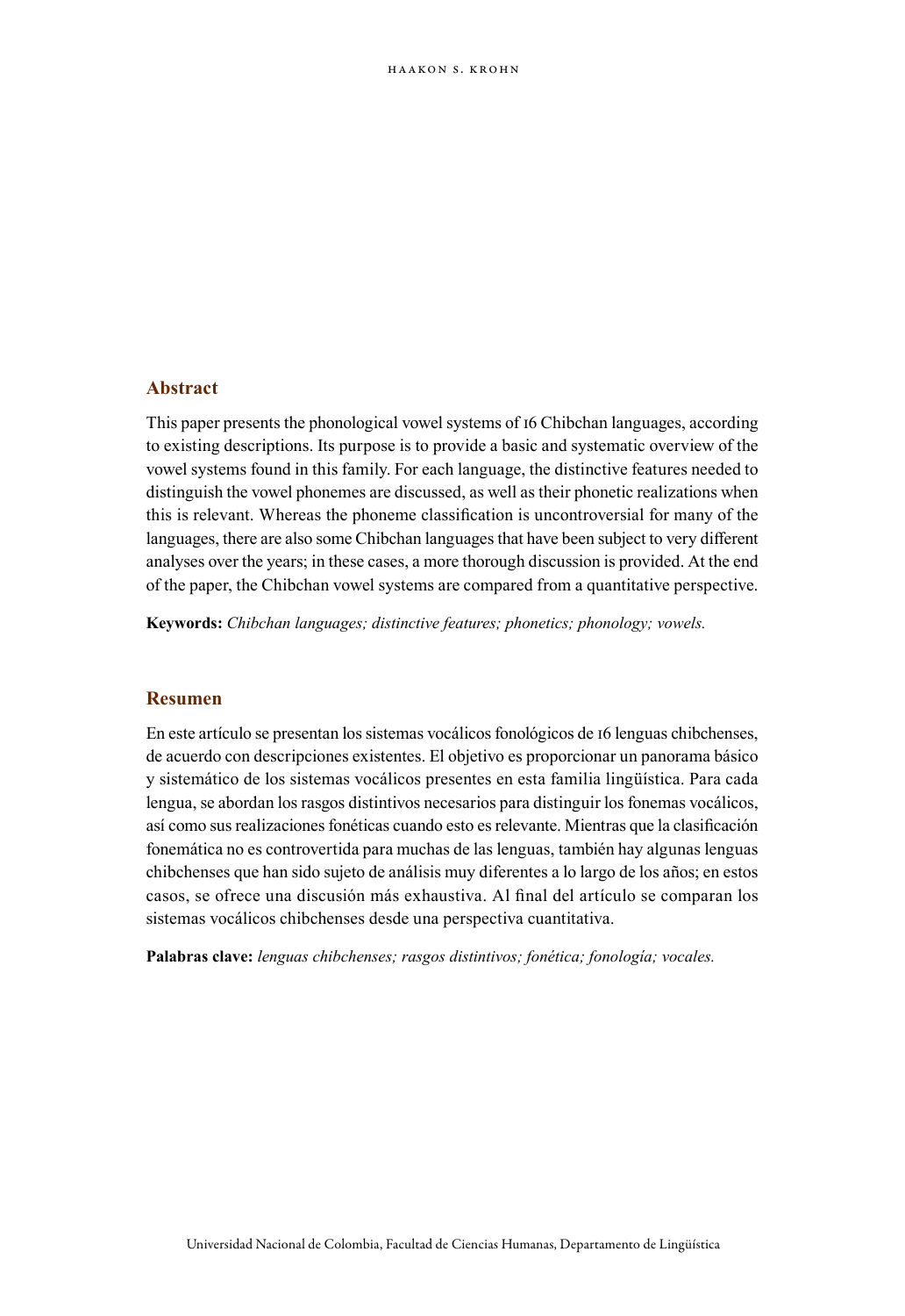## **1. Introduction**

With approximately 250.000 speakers (Quesada, 2007, pp. 34-35) distributed among 15 living languages, the Chibchan language family is present in Honduras, Nicaragua, Costa Rica, Panama, Colombia, and Venezuela. The majority of the speakers of Chibchan languages live in Panama, followed by Colombia and Costa Rica. The individual languages have been described in varying degrees of detail, as will become clear throughout this article. Apart from several diachronic works, such as Wheeler (1972), Constenla Umaña (1981, 1982, 1985, 1988, 1989, 1991, 1995, 2005, 2008), Holt (1986), and Pache (2018), there are few publications dedicated to the Chibchan family as a whole, with the notable exceptions of Quesada (2007) and Constenla Umaña (2012).

The main goal of the present paper is to provide a systematic and uniform description of the phonological vowel systems of 16 Chibchan languages (all the 15 living languages plus the recently obsolete/extinct Boruca), based on current knowledge. Until now, the only author who actually describes and compares the phonological systems of all these languages from a synchronic perspective is Quesada (2007), but his sections about vowel systems are very brief and sketchy. The present work should therefore be a useful overview for researchers of both Chibchan languages and phonological typology in general. On the one hand, the paper pretends to facilitate historical analyses within the language family, as well as interfamilial studies. On the other hand, it searches to point out where more detailed analyses are needed in order to improve the phonetic and phonological descriptions of each Chibchan language, especially regarding the number of vowel phonemes, their position in the vowel space, the distinctive features that most accurately represent the contrasts between them, and the phonological interpretations of secondary vowel features.

To begin with, in section 2, I discuss the most relevant theoretical considerations for this paper. In section 3, I exhibit the reconstructed Proto-Chibchan vowel system and the genetic relationships among the Chibchan languages. The article's core is section 4, dedicated to the modern-day Chibchan vowel systems. For each language, I give a brief outline of the information published on its vowel inventory and, based on these data, organize the phonemes in a table according to their phonological features, which are often not provided by the original researchers. The phonetic symbols used in the tables are mostly intended to reflect the most representative allophone of each phoneme, according to the information found in the sources; however, see section 2.3 for further details about this. A greater number of sources are cited for languages whose vowel system is debated than for languages whose system is completely agreed upon. Finally, the quantitative findings about the systems are synthesized and discussed in section 5.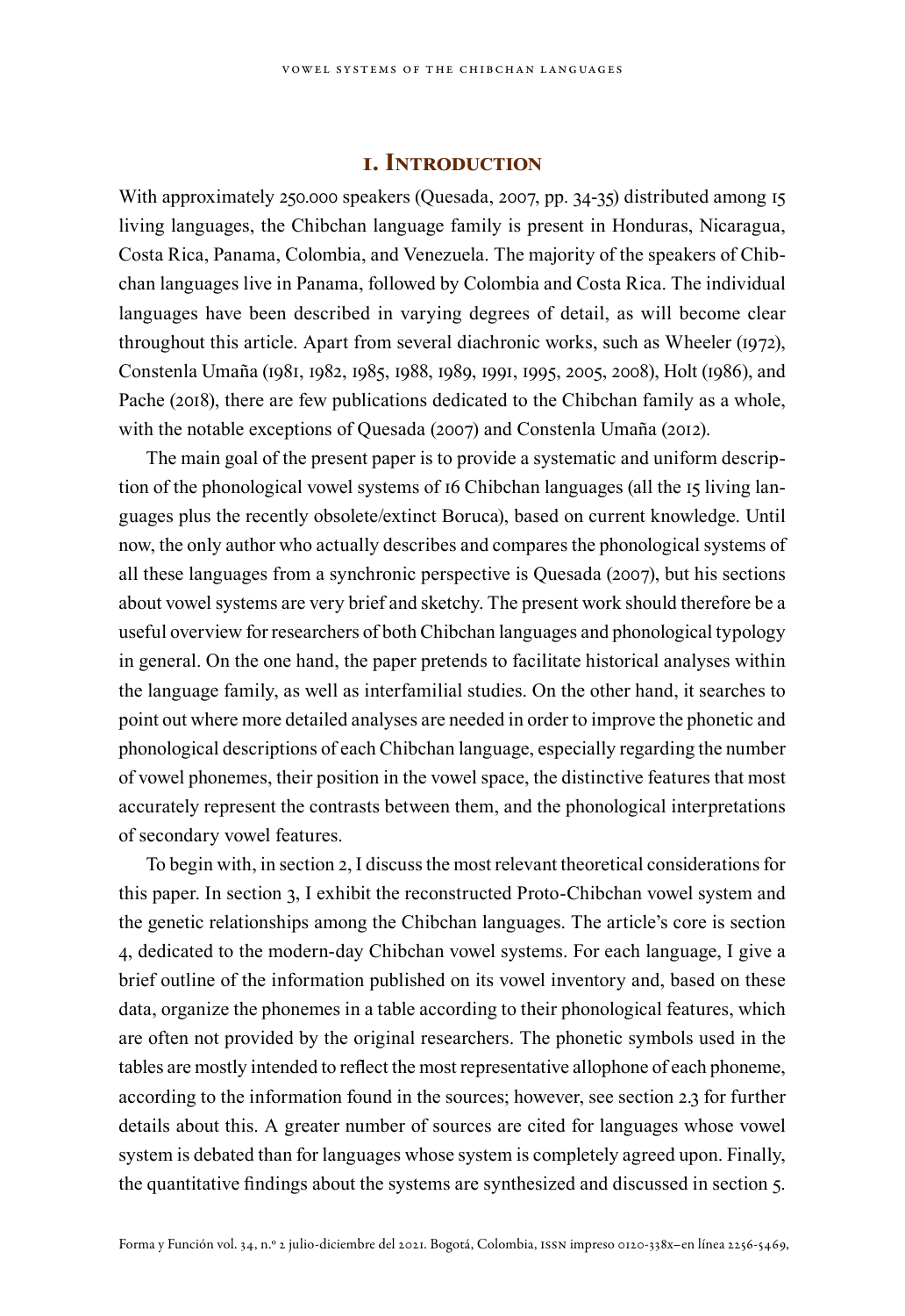Since many of the Chibchan languages have received several different names in both English and Spanish throughout the years, it is not an easy task to choose the most appropriate ones. For the sake of consistency, in this paper I decided to use the names found in the English-language publications by Quesada (2007) and Constenla Umaña (2012)<sup>1</sup>.

## **2. Theoretical considerations**

#### **2.1. Basic and secondary vowel systems**

A fundamental distinction made in this paper is between basic (or primary) and secondary vowel systems. Following Duanmu (2015, p. 218), the basic vowels «are those that involve lip rounding, the backness of the tongue, the height of the tongue, and the tongue root gesture». In other words, basic vowels differ in terms of rounding and their position in the vowel space; i.e., vowel quality. Any additional phonological attributes, such as nasality and quantity, are considered secondary. Hence, any language with secondary phonological vowel features can be said to have two or more subsystems of vowels. This is a common approach (Ladefoged & Maddieson, 1996, p. 298, and Schwartz, Boë, Vallée & Abry, 1997) and a sensible way to handle the problem that has surged from the fact that some researchers of Chibchan languages consider vowels with these additional features to be separate phonemes (e.g. a language with five basic vowel qualities with a phonological oral/nasal distinction would be considered to have ten vowel phonemes), while others treat nasality and quantity as prosodic features that combine with the basic vowels without forming new phonemes. In the phoneme tables included for each language below, the vowels belonging to the secondary systems are written next to the basic vowels. Determining the most precise phonological representations of nasality and quantity in each Chibchan language is beyond the scope of the present article. Stress and tone are not considered to be vowel features, and are thus not taken into account in the descriptions.

Within the set of basic vowels, I make an additional distinction between peripheral and non-peripheral vowels. Traditionally, the former group includes front unrounded and back rounded vowels. Just like Schwartz et al. (1997, p. 239), I also define all low vowels as peripheral, since the classification of unrounded low vowels as front or back is unclear for most of the Chibchan languages.

## **2.2. Distinctive features**

In the presentation of the vowel systems, distinctive features are used. The complete set needed for the basic vowel phonemes in Chibchan languages is [HIGH], [LOW],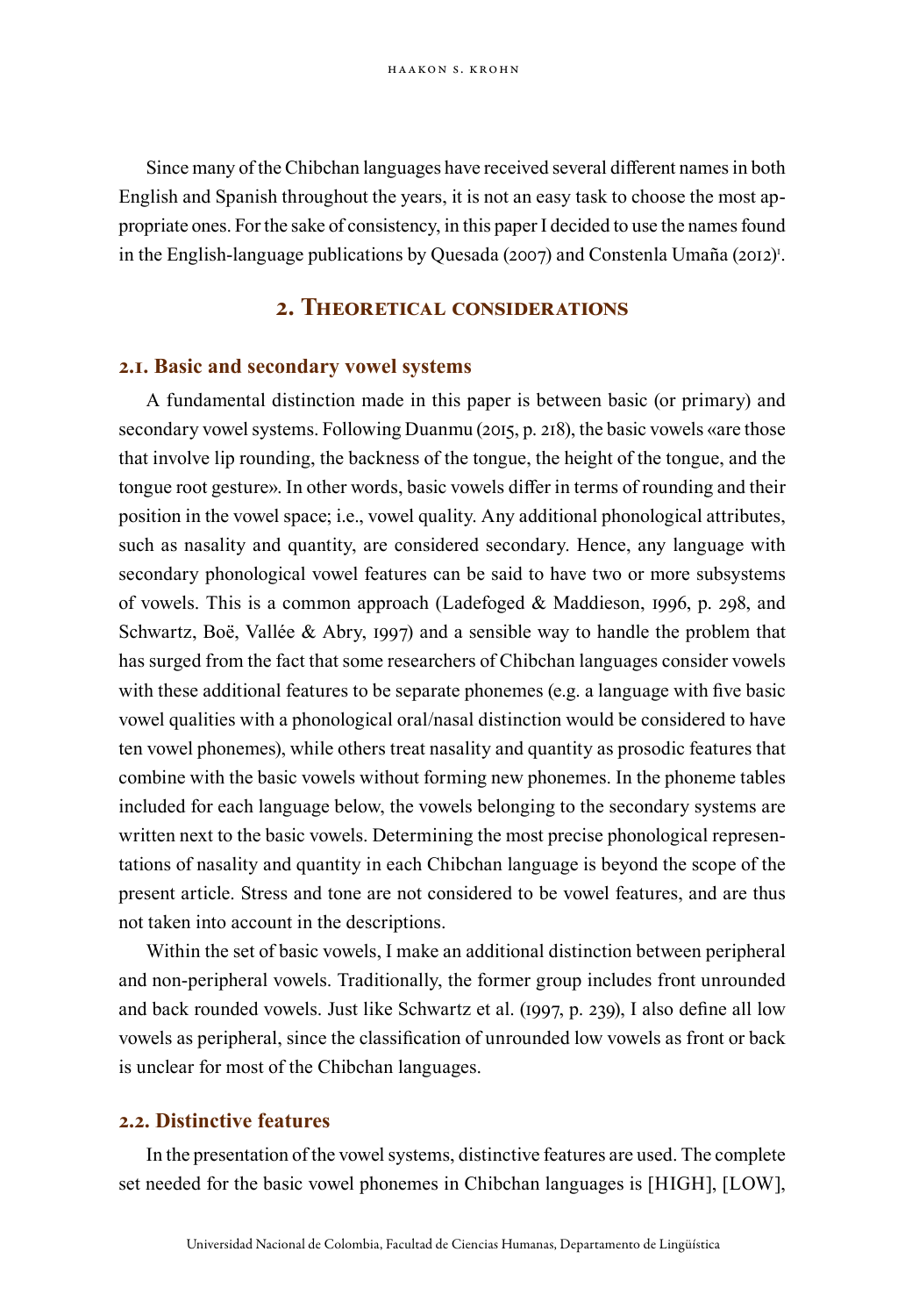[TENSE], [BACK], and [ROUND], whereas [NASAL] and [LONG] distinguish between subsystems. I employ these traditional features because they correspond to the most frequently used terminology in phonological descriptions of Chibchan languages. I must note that the only goal of the features is to represent the phonological contrasts within each system according to available data. They do not necessarily define natural classes revealed by phonetic realizations, because the phonetic information provided by the sources is generally scarce, and space restrictions do not permit me to dive into detailed analyses of each language. Therefore, the classifications of the vowel phonemes in terms of distinctive features must only be seen as a rudimentary approach that hopefully will be refined in future studies.

It is important to highlight that most of the existing descriptions of Chibchan vowel systems postulate three-way distinctions between front, central and back vowels. This seems to be based on phonetic realizations rather than phonological contrasts, since, as Odden (2013, p. 50) points out, «phonologists primarily distinguish just front and back vowels». Phonetic central vowels are thus usually classified as [+BACK], «since typically central vowels are unrounded and back vowels are rounded» (Odden, 2013, p. 50). Lip rounding lowers considerably the frequency of a vowel's second formant (Catford, 2001, p. 154), which causes unrounded back vowels to be perceived as central, as their second formant (F2) falls in between the F2 of unrounded front vowels and the F2 of rounded back vowels. This implies that, for instance, /ɨ/ and /u/ contrast phonologically only in terms of lip rounding, not backness, and that distinctions such as the one between [ɨ] and [ɯ] «are usually considered to be phonologically unimportant over-differentiations of language-specific phonetic values of phonologically back unrounded vowels» (Odden, 2013, p. 50). In other words, one can assert that «although there are three degrees of backness phonetically (front, central, back), there are only two dimensions of contrast phonologically: [–back] front vowels and [+back] back and central vowels» (Zsiga, 2013, p. 269). Despite the fact that there might exist some languages in the world where a phonological three-way distinction on the horizontal axis is necessary<sup>2</sup>, none of the information from the sources indicates that this is the case for any Chibchan vowel system, since all the vowels represented as central in the sources differ from the ones represented as back in terms of rounding. This means that a three-way distinction would be redundant.

In all the sources that describe Chibchan languages with only one low vowel phoneme, the symbol /a/ is used to represent it. It is almost always explicitly classified as central, which is probably due to its most common pronunciation. A phonetic unrounded central vowel would normally function as [+BACK] phonologically, but phonological patterns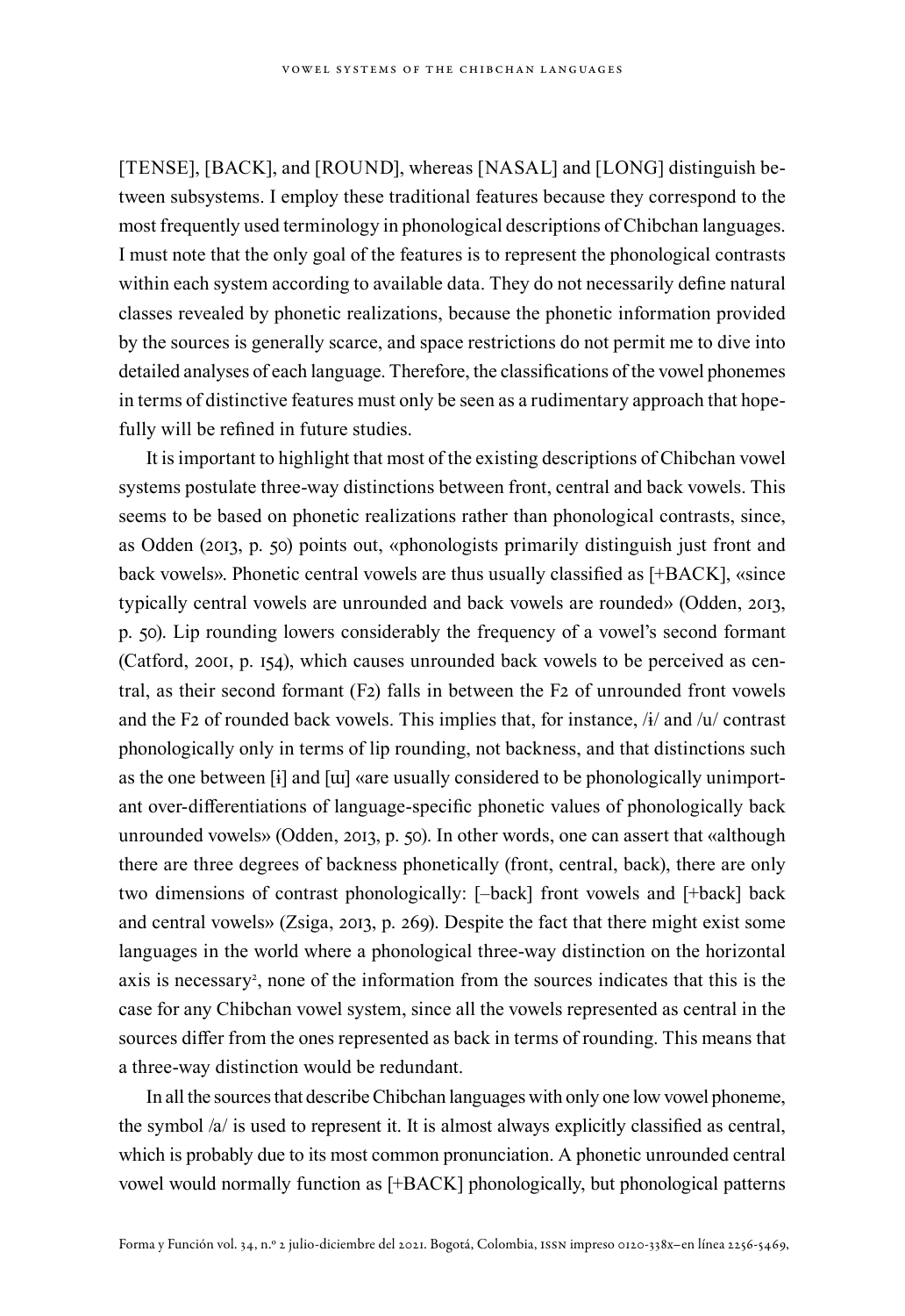in the language could indicate the contrary. Unfortunately, most current descriptions of Chibchan phonology and phonetics are not elaborate enough to provide this kind of details. Because of this uncertainty, I leave low vowel phonemes unspecified for the feature [BACK] when no other low vowel occurs in the language, representing them invariably by the symbol /a/. This does not mean that I assume this feature to actually be phonologically unspecified in the particular language, just that further research is needed to determine the value. On the other hand, when a language has two low unrounded vowels, as is the case in Teribe, one of them must naturally be [+BACK].

#### **2.3. Phonetic symbols**

The phonetic symbols employed in this paper are in accordance with the International Phonetic Alphabet (IPA), except for /a/, which is used to represent a low vowel that is not necessarily [–BACK], for the reason explained above. For all other vowel phonemes, I intend to use the symbol that best represents its most common phonetic realization in terms of height. This means, for example, that the choice between the symbols /o/ and /ɔ/ to represent the only non-high non-low back vowel in a language depends merely on the phonetic height of the vowel, not on any phonological criterion.

However, an issue that needs to be addressed is the discrepancy regarding the phonetic symbols used to represent phonological [+BACK] vowels in the existing descriptions of Chibchan languages. For instance, take the case of Kogi and Barí. According to Ortiz Ricaurte (2000), Kogi has an unrounded back vowel /ɯ/, while Mogollón Pérez (2000) postulates an unrounded central vowel /ɨ/ for Barí. Both these vowels are probably phonologically [+BACK, +HIGH, –ROUND], and the choice of phonetic symbols might make two vowel systems look more different than they really are. This problem is even found within the different descriptions of Kogi, as Stendal (1976) and Gawthorne & Hensarling (1984) use the symbol  $\frac{1}{4}$  for one of the vowel phonemes of this language, while Ortiz Ricaurte (2000) represents the same phoneme by the symbol /ɯ/. The reason why the exact pronunciation of the vowels in Chibchan languages is hard to pinpoint is that virtually no acoustic data have been published from any of the languages. The only study of this type is Krohn (2019) on Guaymí, which is referred to in section 4.8. Although some of the cited scholars might have based their descriptions on acoustic analyses, it is hard to tell when this is the case and when they have simply trusted their own auditory perceptions. One must therefore assume that the phonetic values given for the vowels in most descriptions of Chibchan languages are purely impressionistic, which is not sufficient to firmly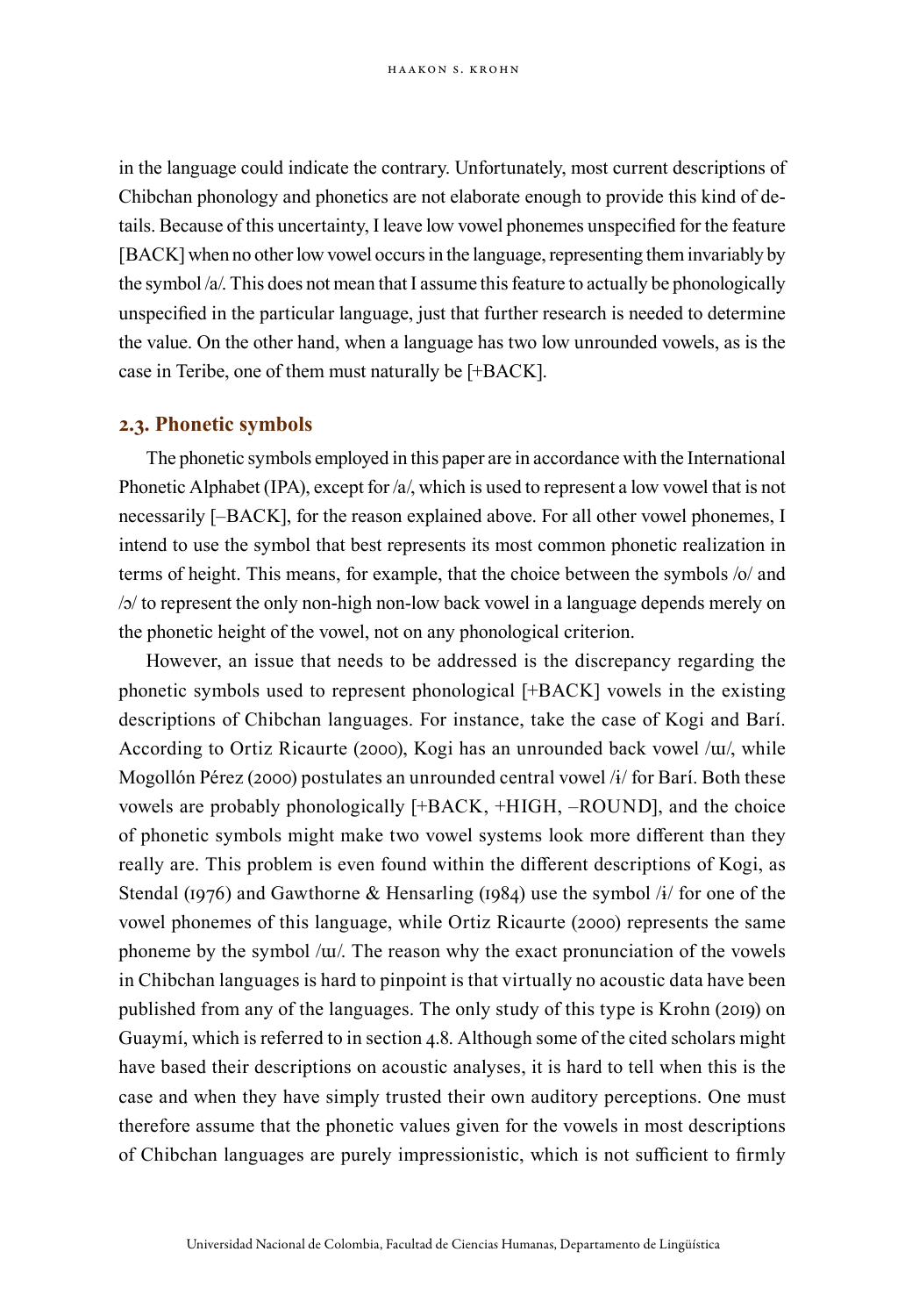distinguish central vowels from unrounded back vowels. As a consequence, I avoid the use of central vowel symbols in this paper, representing all vowels described as central by the corresponding back vowel symbols. My choice of symbols does not imply that I assume all the phonological back vowels in Chibchan languages to be phonetically back; it is merely a reflection of the fact that data from instrumental phonetic analyses are needed before any distinction can be made.

## **3. Proto-Chibchan and the internal structure of the family**

The most recent reconstruction of the phonological system of Proto-Chibchan is presented in Constenla Umaña (2008). The reconstructed vowel system, which is shown in Table 1, consists of five phonemes: /i/, /e/, /a/, /o/, /u/3 . The former two are classified as front, the latter two as back, and /a/ as central. For the reasons explained in section 2.2., I leave the feature [BACK] unspecified for /a/, since it is the only low vowel. Moreover, the cited author postulates a nasal prosodeme that combined with any of the vowel phonemes, meaning that if the nasal vowels are counted as separate phonemes, Proto-Chibchan would have had a total of ten vowel phonemes.

|         |        | $-BACK$ | $+$ BACK |
|---------|--------|---------|----------|
| $+HIGH$ |        | iĩ      | u ũ      |
| $-HIGH$ | $-LOW$ | e ẽ     | 0 õ      |
|         | $+LOW$ | аã      |          |

**Table 1. Reconstructed vowel system of Proto-Chibchan (Constenla Umaña, 2008)**

According to Constenla Umaña (2008, 2012), Proto-Chibchan evolved initially into two main branches: Paya and Core Chibchan. The former contains only one language, Paya, while the rest of the family's languages belong to Core Chibchan. Constenla Umaña has proposed the genetic relationships among a total of 21 Chibchan languages, both living and extinct ones. Some of the extinct members of the family, such and Antioquian and Huetar, are excluded from the classification due to insufficient data (Constenla Umaña, 2012, p. 417). Below, the cited subdivision is reproduced, with groups and subgroups in bold typeface, individual languages in regular typeface and alternative names for each language in parentheses: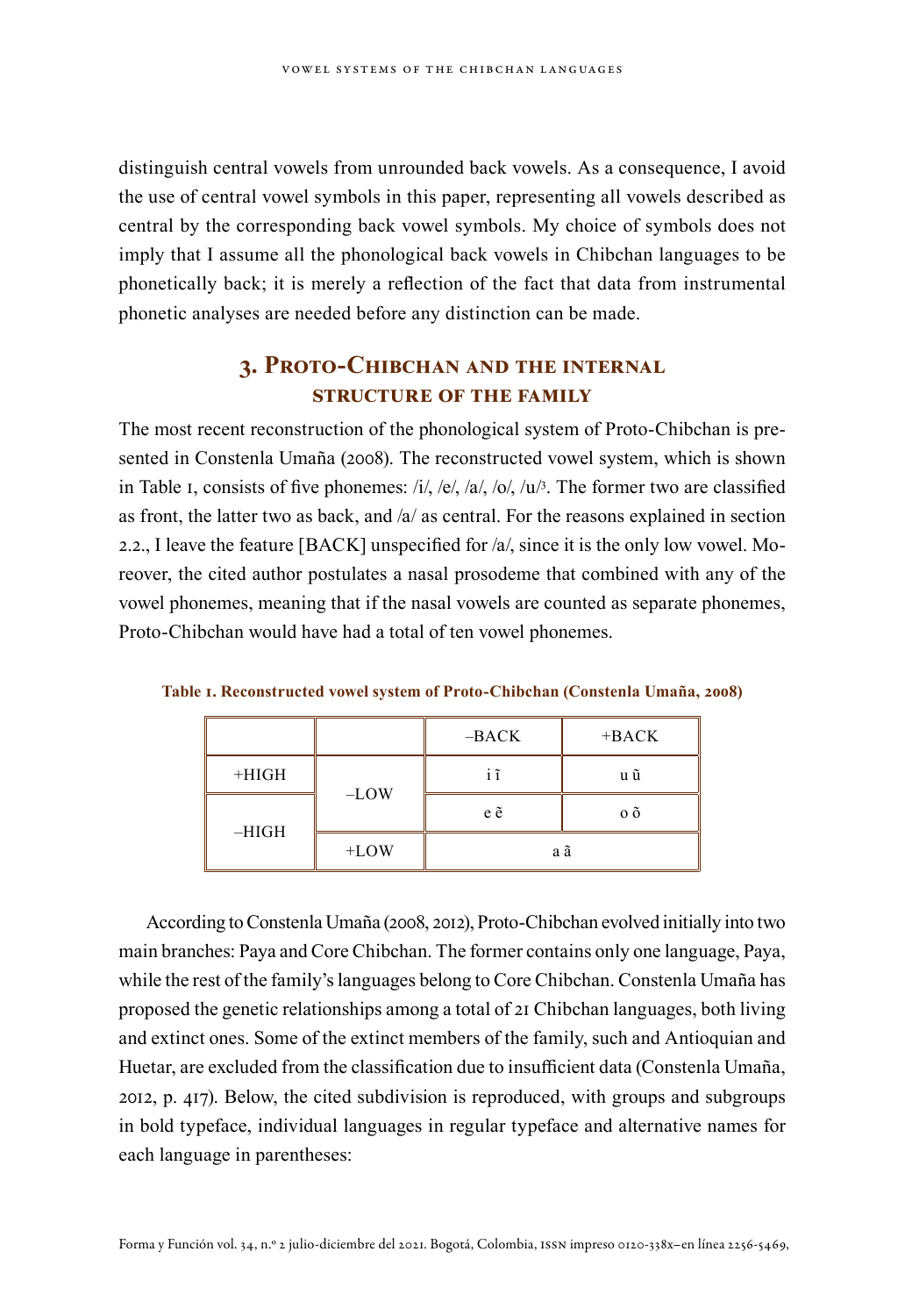- **I. Paya:**
	- Paya (or Pech) (ISO code: pay)

## • **II. Core Chibchan:**

- **IIA. Votic:**
	- Rama (ISO code: rma)
	- Guatuso (or Malecu, Maléku Jaíka) (ISO code: gut)
- **IIB. Isthmic:**
	- **B1. Western Isthmic:**
- **B1.1. Viceitic:**
	- Cabécar (ISO code: cjp)
	- Bribri (ISO code: bzd)
- **B1.2.** Teribe (or Naso) (ISO code: tfr)
- **B1.3.** Boruca (or Brunca, Brúnkajk) (ISO code: brn)
- **B2. Doracic:**
	- Dorasque *(extinct)*
	- Chánguena *(extinct)*
- **B3. Eastern Isthmic:**
	- **B3.1. Guaymiic:**
		- Guaymí (or Move, Movere, Ngäbe, Ngäbere, Nove) (ISO code: gym)
		- Bocotá (or Buglere) (ISO code: sab)
	- **B3.2.** Cuna (or Guna, Kuna) (ISO codes: cuk, kvn)
- **IIC. Magdalenic:**
- **C1. Southern Magdalenic:**
	- **C1.1. Chibcha:**
		- Muisca (or Chibcha) *(extinct)* (ISO code: chb)
		- Duit *(extinct)*
	- **C1.2.** Tunebo (or Uwa, Uw Cuwa) (ISO codes: tbn, tnb, tnd, tuf)
	- **C1.3.** Barí (or Barira, Cunausaya, Dobocubi, Motilón) (ISO code: mot)

## • **C2. Northern Magdalenic:**

- **C2.1. Arhuacic:**
- **C2.1.1.** Kogi (or Cágaba, Cogui, Kággaba, Kogui) (ISO code: kog)
- **C2.1.2. Eastern-Southern Arhuacic:**
	- **C2.1.2.1. Eastern Arhuacic:**
		- Damana (or Arsario, Guamaca, Malayo, Marocasero, Sanká, Wiwa) (ISO code: mbp)
		- Kankuamo (or Atanques, Cancuamo) *(extinct)*
	- **C2.1.2.2.** Ika (or Ica, Arhuaco, Bíntucua) (ISO code: arh)
- **C2.2.** Chimila (or Ette Taara, Shimizya) (ISO code: cbg)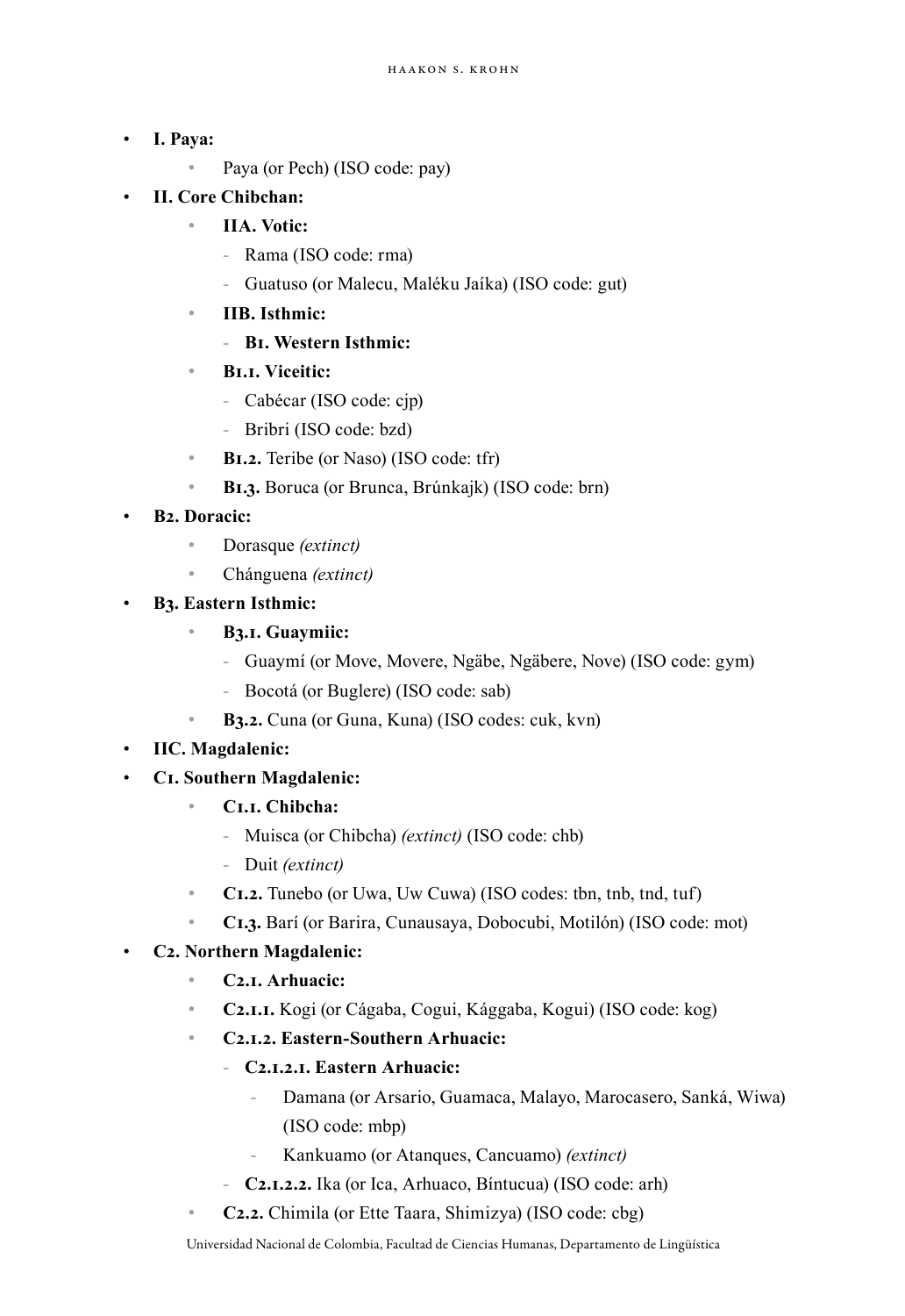## **4. Vowel systems of each language**

#### **4.1. Paya**

Paya has a five-vowel primary system consisting of  $/1/$ ,  $/$ u/,  $/$ e/,  $/$ o/ and  $/$ a/ (Holt, 1986, 1999; República de Honduras, 2012). All the vowel qualities also exhibit phonological nasality and length, which makes Paya the only Chibchan language with two secondary vowel features. According to the sources, however, it seems that these features do not appear simultaneously on the same vowel. The complete system is represented in Table 2.

As for the phonetic realizations of the vowels, Holt (1999, p. 18) points out that «in rapid speech unstressed *i* is sometimes realized as [ə]» and «vowels in unstressed syllables are sometimes voiceless between voiceless consonants». In addition, «there is a tendency for nasal vowels to be somewhat more open than their oral counterparts».

|         |        | $-BACK$         | $+$ BACK        |
|---------|--------|-----------------|-----------------|
| $+HIGH$ |        | $i$ $i$ $i$ :   | u ũ u:          |
| $-HIGH$ | $-LOW$ | $e \tilde{e} e$ | $0 \tilde{0} 0$ |
|         | $+LOW$ |                 | a ã a:          |

**Table 2. Vowel system of Paya**

#### **4.2. Rama**

Rama's basic vowel inventory consists of only three qualities:  $/i$ ,  $/u$  and  $/a$  (Craig, 1986; CIDCA, 1987). The vowels /e/ and /o/ are contrastive in lexical borrowings, but are not part of the native Rama system (Craig, 1986; CIDCA, 1987). This means that the primary vowel system of this language is made up of only two distinctive features, [HIGH] and [BACK], as shown in Table 3. However, it presents length as a secondary phonological feature (Craig, 1986).

|         | $-BACK$ | $+$ BACK |  |
|---------|---------|----------|--|
| $+HIGH$ | 11.     | u u:     |  |
| $-HIGH$ | a a:    |          |  |

#### **Table 3. Vowel system of Rama**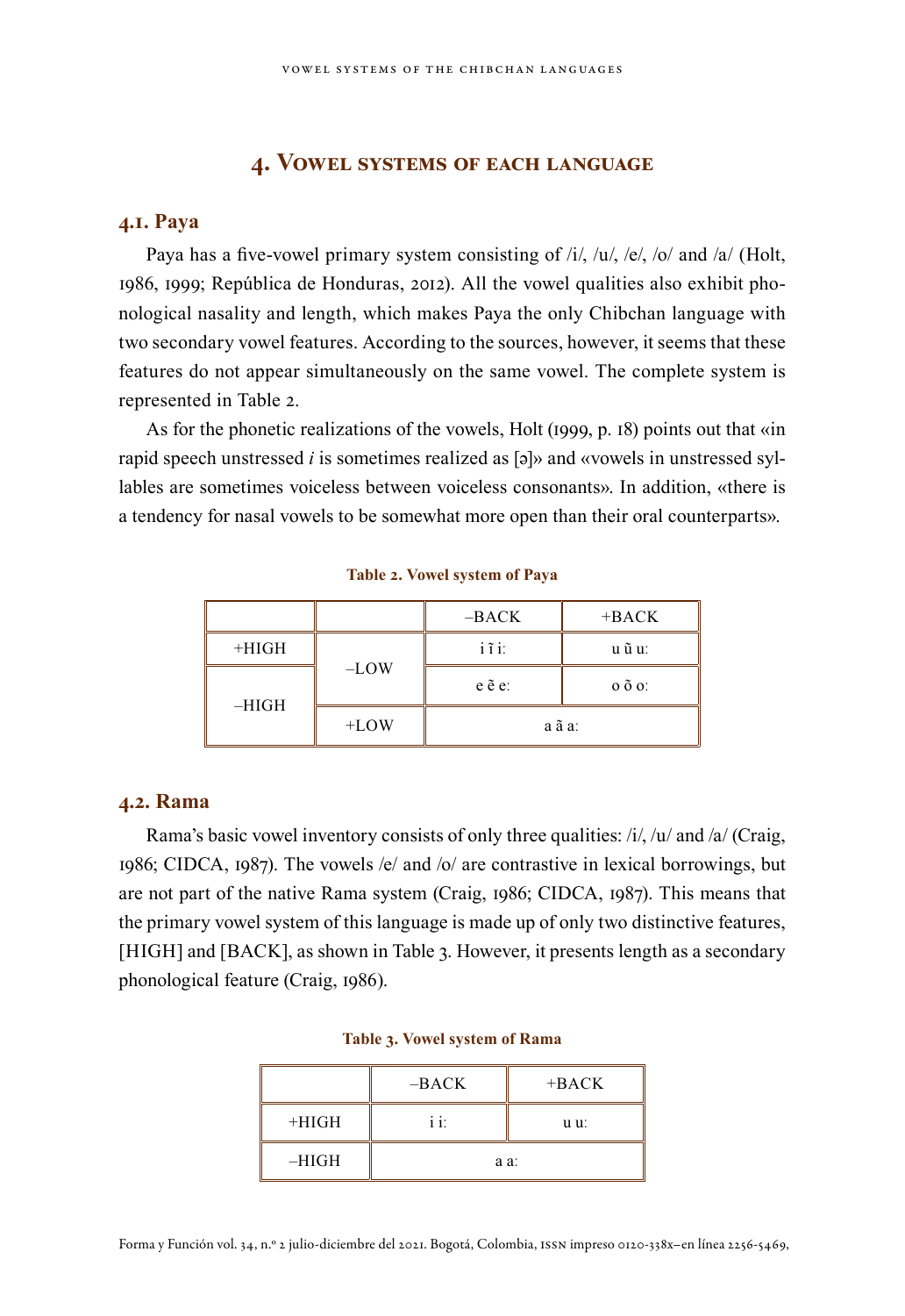## **4.3. Guatuso**

Guatuso has a basic five-vowel system, with /i/, /u/, /e/, /o/ and /a/ (Constenla Umaña, 1998, p. 8). It also exhibits phonemic vowel length, which Constenla Umaña (1998, p. 12) interprets as a separate phoneme (or prosodeme) that combines with each of the vowels. He notes that the long vowels, except /aː/, are pronounced as diphthongizing, and considers /a/ to be central, corresponding to its most frequent phonetic realization, although it is often fronted before front vowels (Constenla Umaña, 1998, p. 11). This fronting, as well as a backing of  $/k$  towards a uvular position after  $\alpha$  noticed by Constenla Umaña (1981, p. 93), is an example of facts that suggest that  $|a|$  patterns as a back vowel in this language. As explained in section 2.2., this kind of information is not provided for most of the other Chibchan languages, and the space limit for the paper does not allow detailed discussions of this issue for each language either. The Guatuso vowel system is represented in Table 4, with [BACK] unspecified for /a/ and /aː/ (since this issue should be analyzed more thoroughly before drawing any conclusions).

|         |        | $-BACK$    | $+$ BACK |
|---------|--------|------------|----------|
| $+HIGH$ |        | . .<br>11. | u u:     |
| $-HIGH$ | $-LOW$ | e e:       | $O O$ :  |
|         | $+LOW$ |            | a a:     |

### **4.4. Cabécar**

Cabécar has a notable dialectal variation that even extends to the vowel inventory. Bourland Hawley (1975) and Margery Peña (1989) recognize seven phonemic vowel qualities, /i/, /u/, /ɪ/, /ʊ/, /e/, /o/ and /a/, which, according to González Campos (2011) and González Campos & Obando Martínez (2017), is true for the southern dialects.

However, the northern dialects have an additional vowel, a non-front, non-high and unrounded phoneme represented by the symbol  $\frac{x}{1}$  (enclosed in parentheses in Table 5, due to its absence in southern Cabécar). Both /x/ and /a/ are classified as [-ANTERIOR] by González Campos (2011, p. 9), while González Campos & Obando Martínez (2017, p. 81), referring to their phonetic properties, state that /x/ is close-mid and back, with /a/ being open and central. The representation of the system in Table 5 follows González Campos (2011) (with the exception of using [BACK] instead of [ANTERIOR]), whose classification is explicitly phonological. As for /e/ and /o/, these symbols are used in all the cited publications except González Campos (2011), where they are represented by  $/ \varepsilon /$  and  $/ \circ$ . The author nonetheless states that they are freely pronounced as [e] and [o],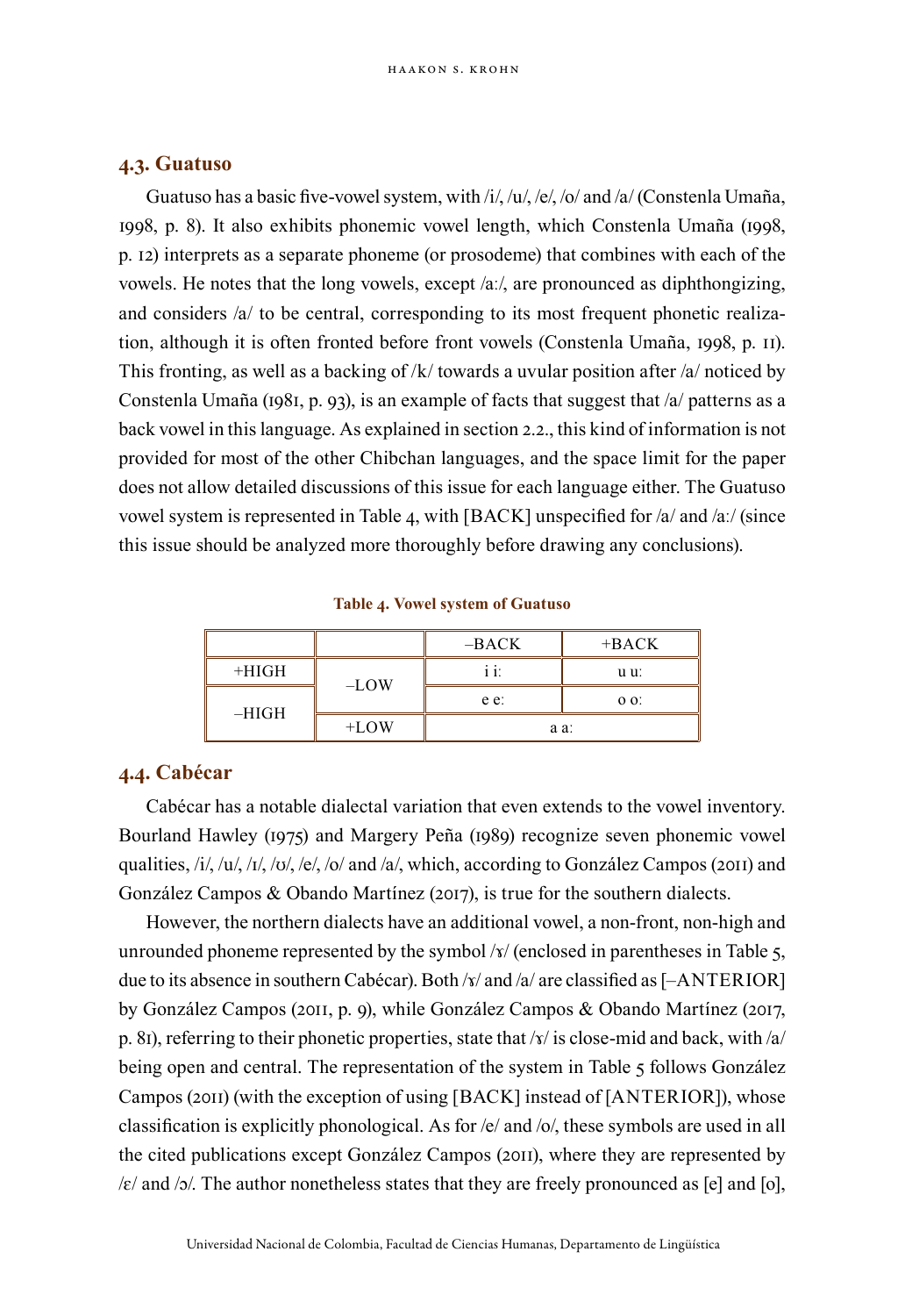respectively. In addition to the basic qualities, the vowels /i/, /u/, /e/, /o/, and /a/ present phonological nasality in all the dialects of Cabécar.

|         |          | $-BACK$   | $+$ BACK      |                |
|---------|----------|-----------|---------------|----------------|
|         |          | $-$ ROUND |               | $+$ ROUND      |
| $+HIGH$ | $+TENSE$ | iĩ        |               | u ũ            |
|         | $-TENSE$ |           |               | $\mathfrak{r}$ |
| $-HIGH$ | $-LOW$   | e ẽ       | $\mathcal{X}$ | o õ            |
|         | $+LOW$   | аã        |               |                |

**Table 5. Vowel system of Cabécar**

### **4.5. Bribri**

Bribri has seven basic vowels that have been classified in different ways over the years. Wilson (1982) divides them into two high  $(i/\text{ and }/u')$ , two mid  $(i/\text{ and }/v')$  and three open ( $\ell \varepsilon$ ),  $\lceil \frac{\varepsilon}{\varepsilon} \rceil$  and  $\lceil \frac{\varepsilon}{\varepsilon} \rceil$ ) vowels, with a three-way distinction on the horizontal axis. A recent description by Jara Murillo (2018) presents the same classification. On the other hand, Constenla Umaña, Elizondo Figueroa & Pereira Mora (1998) postulate three phonological heights plus a tense/lax distinction on the high vowels, so that /i/, /u/, /ɪ/ and / $\sigma$ / are high (the latter two being lax), /e/ and / $\sigma$ / are mid and /a/ is the only low (and central) vowel. They also specify that the mid vowels are realized phonetically as open-mid. Almost the same analysis is provided by Chevrier (2017), with the exception that she uses only two horizontal degrees, leaving /a/ unspecified for backness. This classification is the one that makes the most sense according to the theoretical framework of this article, and is therefore represented in Table 6.

Regarding secondary features, all the vowel qualities except the two lax high vowels can present phonological nasality. However, /ã/ is marginal in the dialect spoken in and around Coroma, as it has fused with  $\beta$  in most words (Jara Murillo, 2018, p. 26).

|         |                           | $-BACK$            | $+$ BACK       |
|---------|---------------------------|--------------------|----------------|
|         | $+TENSE$<br>iĩ<br>$+HIGH$ | u ũ                |                |
|         | $-TENSE$                  |                    | $\overline{1}$ |
|         | $-LOW$                    | $\tilde{\epsilon}$ | $\mathfrak{g}$ |
| $-HIGH$ | $+LOW$                    |                    | аã             |

**Table 6. Vowel system of Bribri**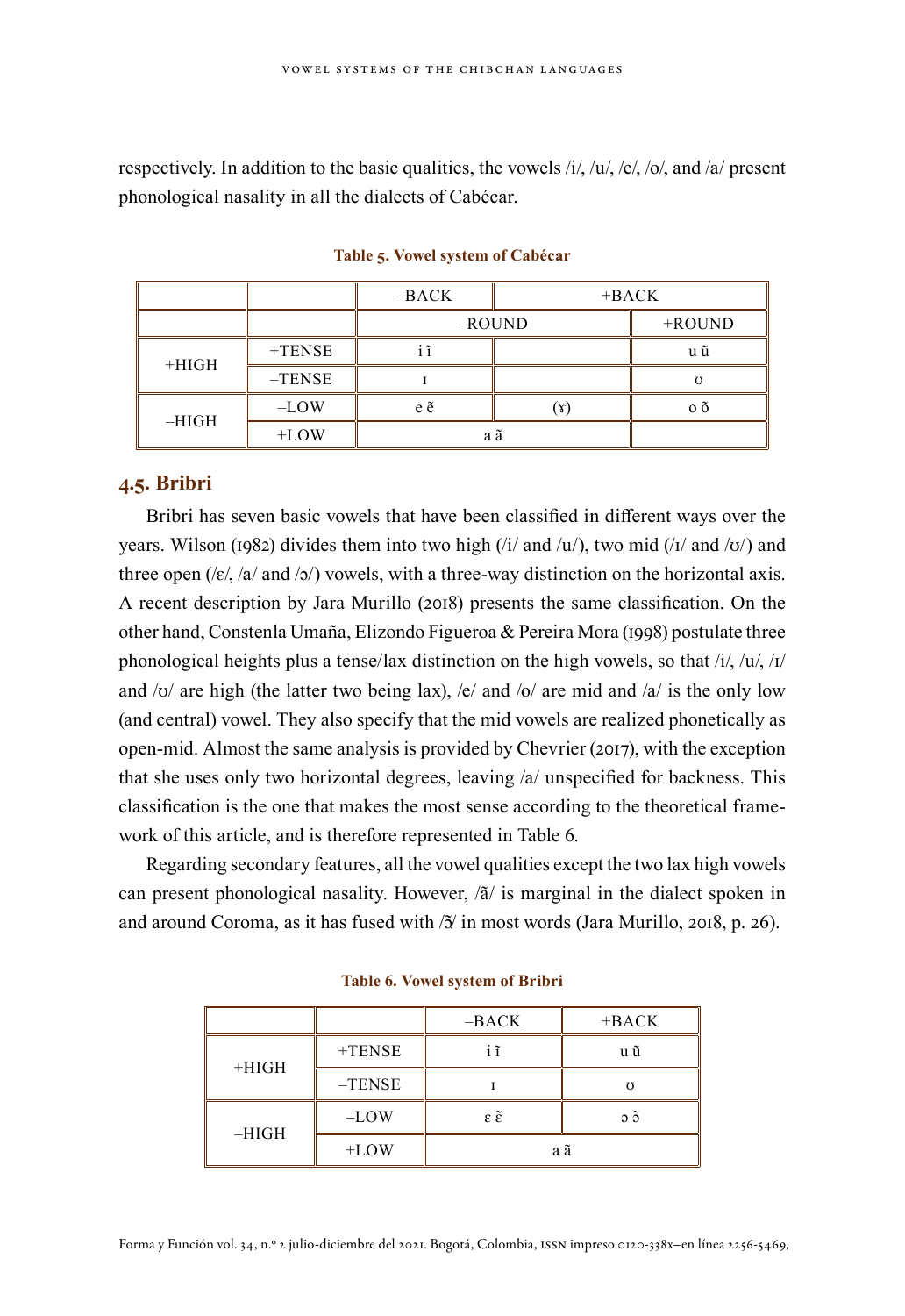## **4.6. Teribe**

Teribe is divided into two main dialects, one Panamanian and one Costa Rican. The latter is often referred to as Térraba or Bröráñ, and is today considered to be extinct (Constenla Umaña, 2007; Sánchez Avendaño, 2009).

The vowel system (of the still spoken Panamanian variety) is displayed in Table 7. It consists of eight basic vowels: /i/, /u/, / $\frac{1}{v}$ , / $\frac{1}{v}$ , / $\frac{1}{v}$ , / $\frac{1}{v}$ , / $\frac{1}{v}$ , / $\frac{1}{v}$ , / $\frac{1}{v}$ , / $\frac{1}{v}$ , and / $\frac{1}{v}$ . The phoneme /a/ is classified by Quesada (2000) as central, but must be phonologically non-back, as stated explicitly by Portilla Chaves (1989), since it contrasts with the unrounded back vowel /ɑ/. This results in a symmetric primary phonological system, with four back and four non-back vowels, as can be seen in Table 7. Five of the vowel qualities also appear with a contrastive nasal feature: / $\tilde{\iota}$ /, / $\tilde{\iota}$ /, / $\tilde{\iota}$ /, / $\tilde{\iota}$ /, and / $\tilde{\iota}$ /.

There is a difference between the vowel inventories of the two dialects, namely that the Costa Rican variety lacked the phoneme /ɑ/ (Constenla Umaña, 2007), which originally existed when its speakers separated from the rest in the  $17<sup>th</sup>$  century (Portilla Chaves, 1989).

|         |          | $-BACK$            | $+$ BACK |
|---------|----------|--------------------|----------|
|         | $+TENSE$ | ۰.                 | u ũ      |
| $+HIGH$ | $-TENSE$ |                    |          |
|         | $-LOW$   | $\tilde{\epsilon}$ | эõ       |
| $-HIGH$ | $+LOW$   | аã                 |          |

**Table 7. Vowel system of Teribe**

### **4.7. Boruca**

Boruca does not have any fluent speakers left (Quesada Pacheco, 2019, pp. 20-22), since the last one passed away in 2003 (Constenla Umaña, 2011, p. 150). The language is nevertheless included in this paper because it is well documented, has several semi-speakers and is subject to ongoing revitalization projects (Quesada Pacheco, 2019, pp. 20-22).

The vowel system of Boruca consists of five vowels  $(i, j, \alpha, \beta)$ ,  $j = \alpha$ ,  $j = \alpha$ ,  $j = \alpha$ ,  $j = \alpha$ ,  $j = \alpha$ ,  $j = \alpha$ ,  $j = \alpha$ ,  $j = \alpha$ ,  $j = \alpha$ ,  $j = \alpha$ ,  $j = \alpha$ ,  $j = \alpha$ ,  $j = \alpha$ ,  $j = \alpha$ ,  $j = \alpha$ ,  $j = \alpha$ ,  $j = \alpha$ ,  $j = \alpha$ ,  $j = \alpha$ ,  $j = \$ any secondary features (Quesada Pacheco, 2019, pp. 33-34), as shown in Table 8.

|         |        | $-BACK$ | $+$ BACK |
|---------|--------|---------|----------|
| $+HIGH$ |        |         |          |
| $-HIGH$ | $-LOW$ |         |          |
|         | $+LOW$ |         | a        |

**Table 8. Vowel system of Boruca**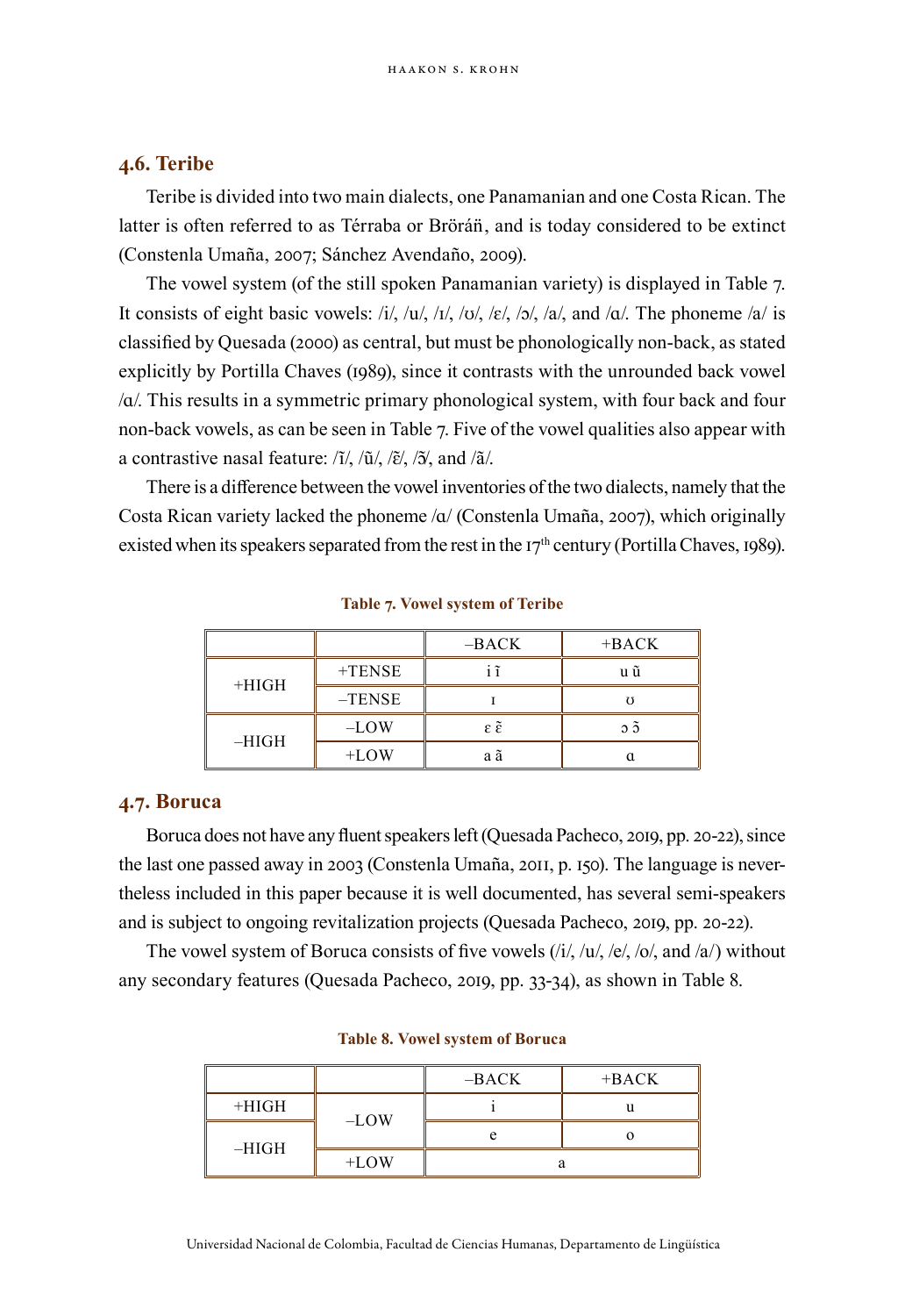#### **4.8. Guaymí**

Guaymí has eight vowel phonemes, of which three are traditionally classified as front (/i/, /e/, and /a/), two as unrounded back (/ $\pi$ / and /x/) and three as rounded back (/u/, /o/, and /ɔ/), both for the Panamanian (Quesada Pacheco, 2008) and the Costa Rican variant (Abarca González, 1985) (although Lininger Ross, 1981, classifies /a/ as back instead of front). A different analysis is offered by Murillo Miranda (2016) for the Costa Rican dialect, where the two non-peripheral vowels are classified as central (but represented by the same back symbols) and the symbol  $\sqrt{p}$  is used instead of  $\sqrt{\frac{p}{q}}$  for the most open back vowel.

Krohn (2019) provides formant frequency values of vowels pronounced by a Costa Rican Guaymí speaker. This is actually the only publication so far that contains this kind of information from a Chibchan language. It shows that the two non-peripheral vowels indeed could be considered phonetically central (which is common for unrounded phonological back vowels, as explained in section 2.2 above), since their F2 values are located around what commonly would be considered to be the limit between back and central vowels. A three-way horizontal distinction is nonetheless unnecessary, because the feature [ROUND] accounts for the contrast between these two vowels and the rounded back vowels. Moreover, the analysis reveals a phonetic four-way height distinction, with  $/2$  located between  $/0$  and  $/2$  on the vertical axis, while the frontness of  $/2$  is quite unclear, since this vowel was measured as considerably centralized. Based on these data, the most precise phonological classification seems to be to consider both  $\alpha$  and  $\beta$  as  $[+LOW]$  (using the symbol /ɔ/ to specify that this phoneme is pronounced less open than /a/) and to let the feature [ROUND] distinguish these two phonemes, although [–BACK] for /a/ probably is a further distinction between them. This (except the classification of /a/) coincides with the classification made by Quesada Pacheco (2008).

All the eight vowels of the basic system also appear with phonological nasality (Quesada Pacheco, 2008; Murillo Miranda, 2016). This gives the vowel inventory shown in Table 9.

|         |         | $-BACK$<br>$+$ BACK |      |           |
|---------|---------|---------------------|------|-----------|
|         |         | $-$ ROUND           |      | $+$ ROUND |
| $+HIGH$ | $-LOW$  | iĩ                  | uı ũ | u ũ       |
| $-HIGH$ |         | e ẽ                 | Υĩ   | o õ       |
|         | $+$ LOW | аã                  |      | эõ        |

#### **Table 9. Vowel system of Guaymí**

Forma y Función vol. 34, n.º 2 julio-diciembre del 2021. Bogotá, Colombia, issn impreso 0120-338x–en línea 2256-5469,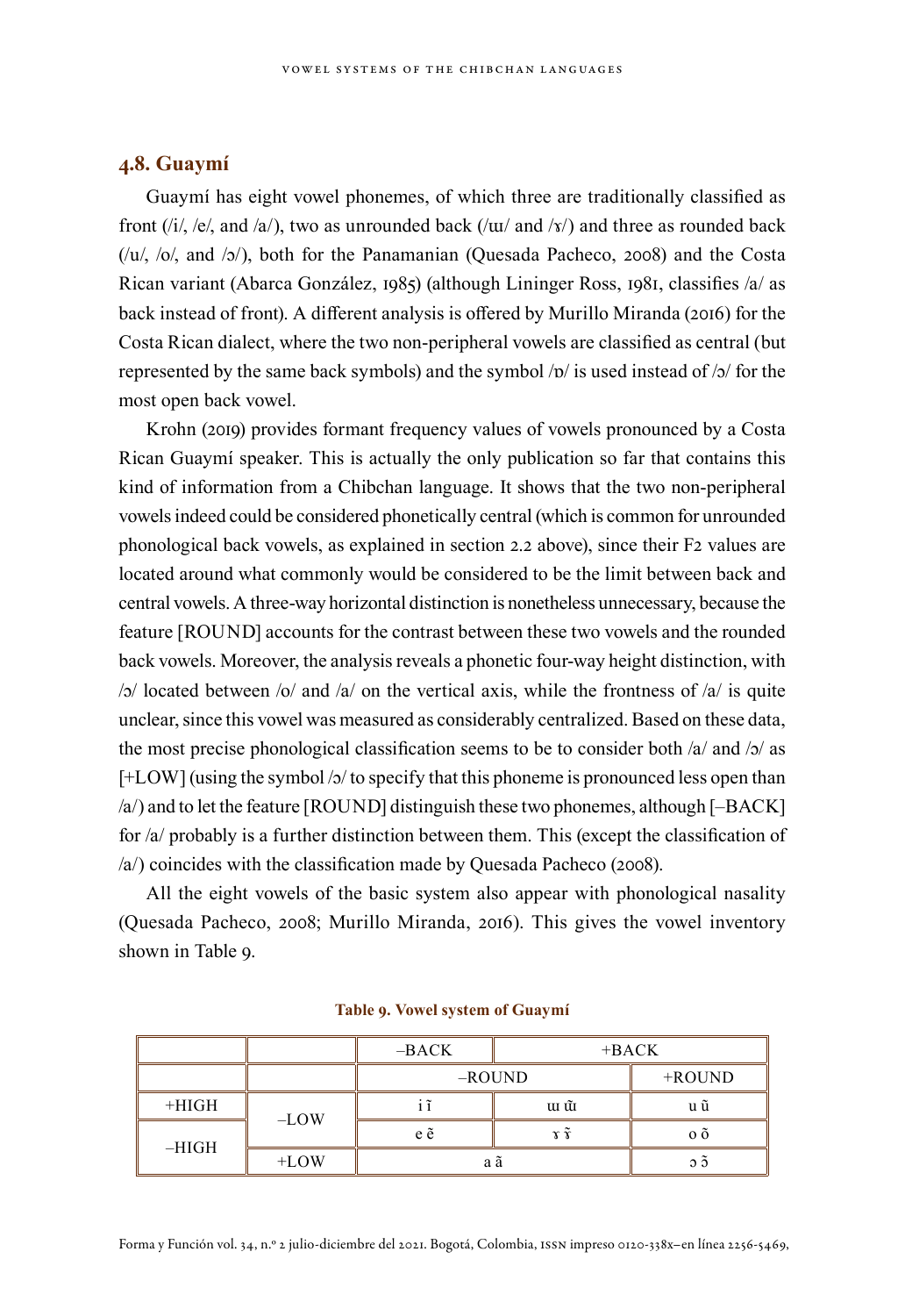## **4.9. Bocotá**

Two significantly different analyses of the vowel system of Bocotá have been published, both including seven basic vowel qualities. Margery Peña (1988, 1996) considers there to be four distinctive heights, using the symbols /i/, /u/, /e/, /o/, /ɛ/, /ɔ/, and /a/. On the other hand, the most recent description, published by Quesada (2012), represents them as /i/, /u/, /ɪ/, /ʊ/, /e/, /o/, and /a/; that is, with a three-way height distinction and a contrast between tense and lax high vowels. As Quesada undoubtedly had access to more advanced analysis tools and explicitly rejects the four-way height distinction proposed by Margery Peña, his approach regarding vowel height is the one represented in Table 10. It is also worth pointing out that, as stated by Quesada (2012, p. 15), the two lax vowels are infrequent and can be considered marginal to the system.

Regarding secondary vowel features, the two aforementioned authors' analyses are even more divergent. Margery Peña (1988, 1996) proposes a nasal phoneme that combines with five of the vowels  $(i\zeta, i\zeta, \zeta, \zeta, \zeta)$ , and  $(i\zeta)$ , meaning that these would be underlyingly nasal, whereas Quesada (2012) argues that vocalic nasality is not phonemic but allophonic, resulting from assimilation to a following nasal consonant that, in turn, sometimes (but not always) drops subsequently. Considering the complementary analysis of Margery's (1988, 1996) data conducted by Chevrier (2017, pp. 369-372), it seems more plausible that vowel nasality is phonological, and this feature is therefore included in Table 10. However, this issue definitely needs to be further studied.

|         |          | $-BACK$ | $+$ BACK     |
|---------|----------|---------|--------------|
| $+HIGH$ | $+TENSE$ | iĩ      | u ũ          |
|         | $-TENSE$ |         | $\mathbf{U}$ |
| $-HIGH$ | $-LOW$   | e ẽ     | 0 õ          |
|         | $+LOW$   |         | аã           |

**Table 10. Vowel system of Bocotá**

#### **4.10. Cuna**

Cuna has a basic five-vowel system with the phonemes /i/, /u/, /e/, /o/ and /a/ (Llerena Villalobos, 2000; Orán & Wagua 2011; Forster, 2011), as displayed in Table 11. There are no secondary features, but vowels are phonetically lengthened before lenis consonants (Forster, 2011, p. 4).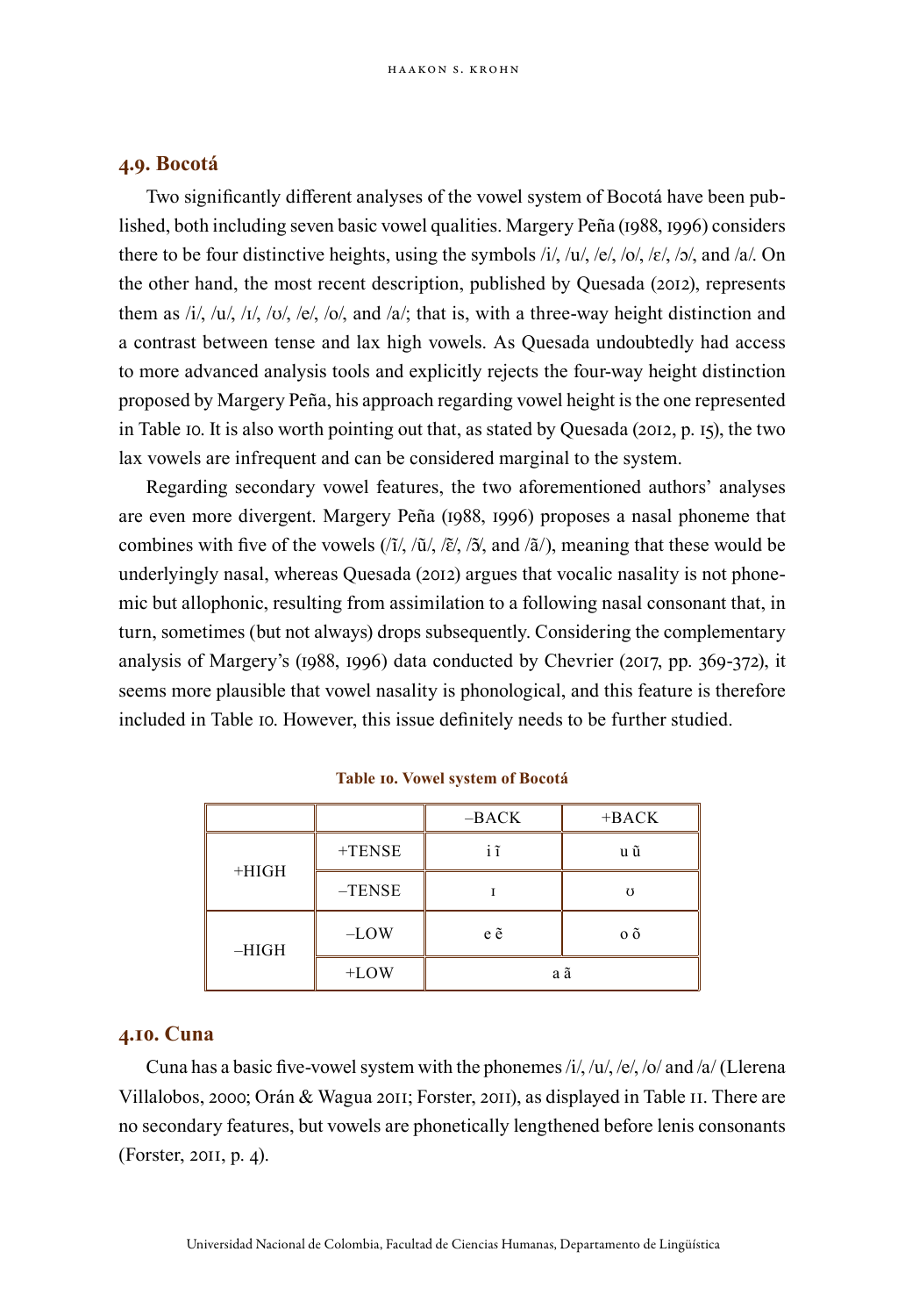|         |        | $-BACK$ | $+$ BACK |
|---------|--------|---------|----------|
| $+HIGH$ |        |         |          |
| $-HIGH$ | $-LOW$ |         |          |
|         | $+LOW$ |         |          |

**Table 11. Vowel system of Cuna**

## **4.11. Tunebo**

Tunebo has a simple system consisting of five vowel phonemes, /i/, /u/, /e/, /o/, and /a/ (Headland & Headland, 1976; Headland, 1997), represented in Table 12. They do not exhibit secondary features.

**Table 12. Vowel system of Tunebo**

|         |         | $-BACK$ | $+$ BACK |
|---------|---------|---------|----------|
| $+HIGH$ | $-LOW$  |         |          |
| $-HIGH$ |         |         |          |
|         | $+$ LOW | u       |          |

## **4.12. Barí**

Barí has six phonological vowel qualities, five of which are the peripheral /i/, /u/, /e/, /o/, and /a/, while the last one, according to Mogollón Pérez (2000) and Pache  $(2018)$ , is the high unrounded central vowel /i/. This non-peripheral vowel is represented by the symbol /w/ in Table 13. It is noteworthy that this vowel quality has a very limited distribution: Pache (2018, p. 256) states that it is only attested after low vowels in diphthongs. As a consequence, its status as a vowel phoneme rather than a glide does not seem obvious.

All the vowel qualities also occur with phonological nasality. Additionally, Mogollón Pérez (2000) identifies phonetic long vowels, but considers these to be sequences of two identical vowel phonemes.

|         |         | $-BACK$        |      | $+$ BACK  |
|---------|---------|----------------|------|-----------|
|         |         | $-$ ROUND      |      | $+$ ROUND |
| $+HIGH$ | $-LOW$  | $\cdot$ $\sim$ | uı ũ | u ũ       |
| –HIGH   |         | e ẽ            |      | o õ       |
|         | $+$ LOW | аã             |      |           |

#### **Table 13. Vowel system of Barí**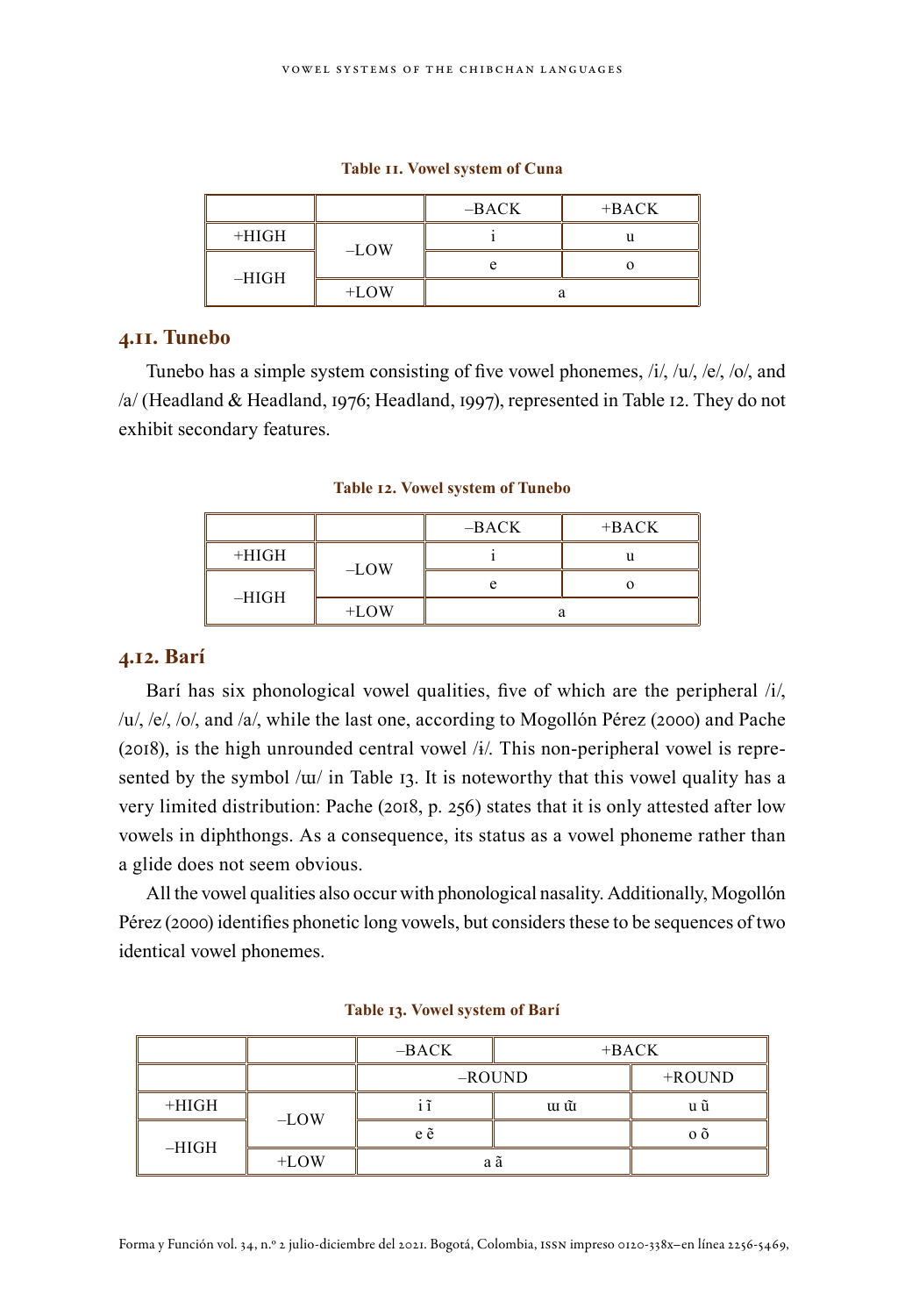## **4.13. Kogi**

The phonology of Kogi is definitely in need for further research, as the vowel system has been described in very different ways. The first point of discussion is the existence of the mid vowel phonemes /e/ and /o/. Holmer (1953) does not include these phonemes in his analysis, claiming that the sounds [e] and [o] are allophones of the diphthongs /ai̯/ and /au/, respectively, a statement he also bases on native Kogi speakers' pronunciation of Spanish words. Stendal (1976) and Jackson (1995) share this view. In contrast, both Gawthorne & Hensarling (1984) and Ortiz Ricaurte (1989, 2000) include these segments in Kogi's vowel inventory. Nevertheless, neither of them provides any minimal pairs to prove the existence of the mid phonemes, and Ortiz Ricaurte (2000) also notes that the phoneme /o/ is very infrequent, without giving any further details regarding this observation. Jackson (1995, p. 63) shows that in the closely related languages Damana and Ika the historical /e/ and /o/ phonemes have turned into diphthongs in many cases (but not all), and argues that this process has gone even further in Kogi, to the point that /e/ and /o/ have lost their phonemic status. Because of the lack of evidences of the contrary in newer publications, I choose to assume that these phonemes are non-existent in Kogi, but do not discard the possibility for the opposite being true.

The second uncertainty in the vowel system of Kogi regards the existence of nonperipheral vowel phonemes. Holmer (1953) does not include any of these in his analysis, while Gawthorne & Hensarling (1984) postulate two: a high  $(i)$  and a mid  $(i)$ . In contrast, Stendal (1976), Jackson (1995) and Ortiz Ricaurte (2000) include only a high one, but they classify it differently; Stendal (1976) uses the phonetic symbol /ɨ/, which means he considers it central, Jackson (1995) also claims it to be central (using the symbol /ʉ/), while Ortiz Ricaurte (2000) classifies it as back  $/(u)/$ . The symbol / $+$ / used by Jackson (1995) denotes a rounded vowel in IPA, but apart from the symbol, he does claim at any point that it is actually rounded. He also uses the same symbol for the non-peripheral vowels in Ika and Damana, which are clearly identified as unrounded by other authors, so it seems to only be a matter of an unconventional symbol choice. I therefore follow Stendal (1976) and Ortiz Ricaurte (2000) and assume that Kogi has a phonological unrounded back vowel, represented by the symbol /ɯ/. According to Jackson (1995), this phoneme has a different origin than  $\sqrt{x}$  in Ika and Damana (see sections 4.14 and 4.15, respectively), being the result of a fusion between /i/ and /u/, which would indicate that the distinctive feature [+HIGH] is appropriate to assume for this phoneme in Kogi. It is also worth pointing out that all the above-mentioned authors classify /a/ as central, except for Ortiz Ricaurte (2000), who defines it as an unrounded back vowel, but does not provide any evidence for the backness of this phoneme.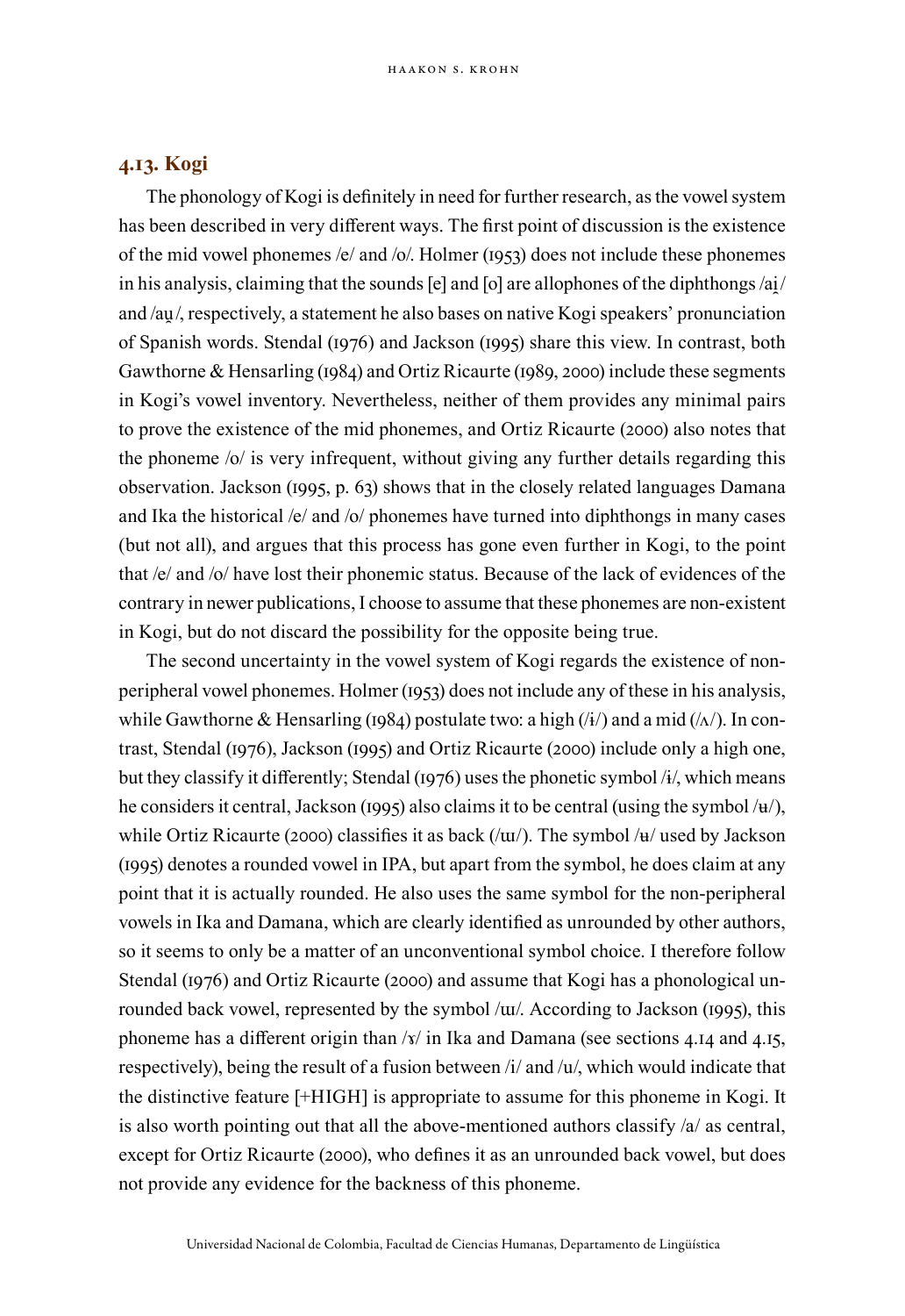As for secondary vowel features, Stendal (1976) and Gawthorne & Hensarling (1984) postulate a phonological nasal feature, but Ortiz Ricaurte (2000) considers the nasal vowels to be allophonic realizations that result from assimilations to the nasal consonant /n/, which is what I assume to be the most precise analysis. The few cases where nasal vowels show up without a nasal consonant next to it would be explained as a consequence of a subsequent deletion of the consonant. Moreover, neither Holmer (1953) nor Jackson (1995) mentions nasal vowels in their analyses.

Based on all these facts, what I consider to be the most probable vowel system of Kogi is represented in Table 14, but future research could alter this classification significantly.

|         | $-BACK$   |  | $+$ BACK  |
|---------|-----------|--|-----------|
|         | $-$ ROUND |  | $+$ ROUND |
| $+HIGH$ | u         |  | п         |
| $-HIGH$ | a         |  |           |

**Table 14. Vowel system of Kogi**

### **4.14. Ika**

Ika has six vowel phonemes, five of which are the peripheral vowels  $/i/$ ,  $/u/$ ,  $/e/$ ,  $/o/$ , and /a/, while the last one is described as phonetically central and unrounded. Frank (1985) originally postulated two central vowels, /ɨ/ (high) and /ä/ (mid), but this is corrected in Frank (2008), where the only central vowel included is /ɨ/. This is in line with Landaburu (2000), who also includes one central vowel phoneme, which he classifies as high, but nevertheless represents by the symbol /ə/. He describes a very variable and complex realization pattern of this phoneme, with oscillations between the high [i], the mid [ə] and even the mid-open  $[\lambda]$ , depending on surrounding consonants and syllable structure. This variation suggests that the feature [HIGH] is irrelevant for this phoneme, so I choose to classify it just as [+BACK, –LOW, –ROUND]. In Table 15, the symbol  $\sqrt{x}$  is used to represent it, as it likely is phonologically back and its mean realization seems to be more mid than high, according to Landaburu's (2000) description. The vowels do not present any secondary feature in Ika.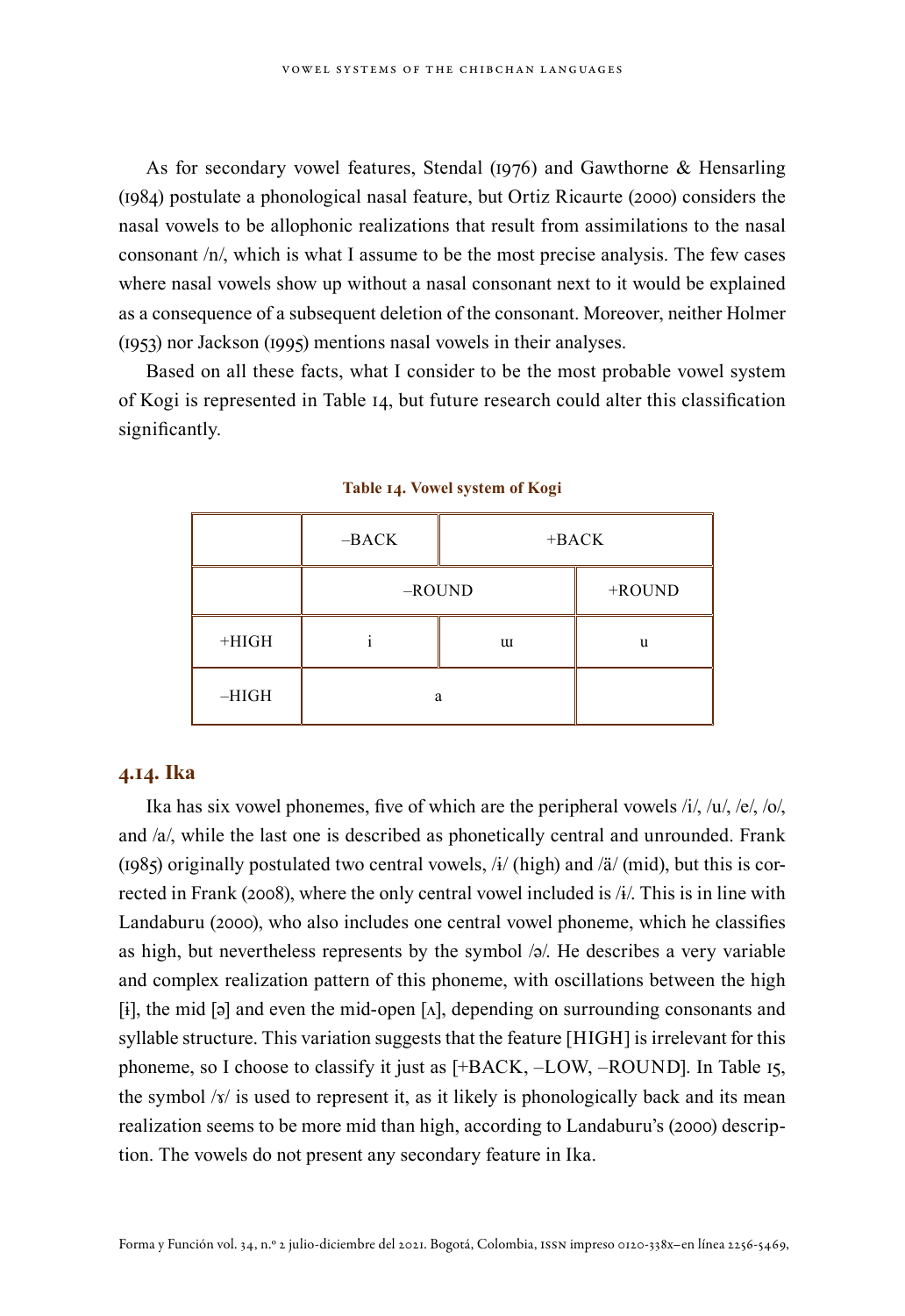|  |  |  | Table 15. Vowel system of Ika |  |
|--|--|--|-------------------------------|--|
|--|--|--|-------------------------------|--|

|         |        | $-BACK$   |  | $+$ BACK  |
|---------|--------|-----------|--|-----------|
|         |        | $-$ ROUND |  | $+$ ROUND |
| $+HIGH$ | $-LOW$ |           |  |           |
|         |        |           |  | 0         |
| $-HIGH$ | $+LOW$ |           |  |           |

#### **4.15. Damana**

Damana's vowel system consists of the five peripheral vowels /i/, /u/, /e/, /o/, and /a/, as well as one phonetic central vowel phoneme, just like Ika. The latter vowel is represented by the symbol  $\sqrt{2}$  by Trillos Amaya (2000, p. 751). She further (p. 752) explains that this phoneme is pronounced [ɨ] in stressed syllables without contact with nasal consonants, but that it also opens up to  $\lceil \frac{1}{2} \rceil$  in some other contexts. These data suggest that its phonetic behavior is very similar to the behavior of the non-peripheral vowel in Ika treated above, so I assume that the feature [LOW] is irrelevant for this phoneme in Damana too. As a result, Table 16, where the vowel phonemes of Damana are shown, is identical to Table 15 above.

Interestingly, Trillos Amaya (2000) also postulates one nasal vowel phoneme, /ũ/. However, she notes that it is a marginal segment and that it needs to be studied further, as she has found only one minimal pair with the opposition  $/u \neq \tilde{u}$ . Based on information given by the same author (p. 752), where she states that the vowels get nasalized in contact with nasal consonants in stressed syllables, I believe that the [ũ] in the sole minimal pair in reality is the product of an allophonic nasalization of  $/u'$  and a subsequent deletion of the nasal consonant, a process also observed in Kogi. Therefore, I do not consider nasality to be a vowel feature in Damana.

|         |        | $-BACK$   | $+$ BACK |           |
|---------|--------|-----------|----------|-----------|
|         |        | $-$ ROUND |          | $+$ ROUND |
| $+HIGH$ | $-LOW$ |           |          |           |
| $-HIGH$ |        |           |          |           |
|         | $+LOW$ |           |          |           |

| Table 16. Vowel system of Damana |  |  |  |  |
|----------------------------------|--|--|--|--|
|----------------------------------|--|--|--|--|

#### **4.16. Chimila**

It is agreed upon that Chimila has a simple basic vowel system consisting of five qualities, /i/, /u/, /e/, /o/, and /a/ (Trillos Amaya, 1997; Malone, 2006), but the secondary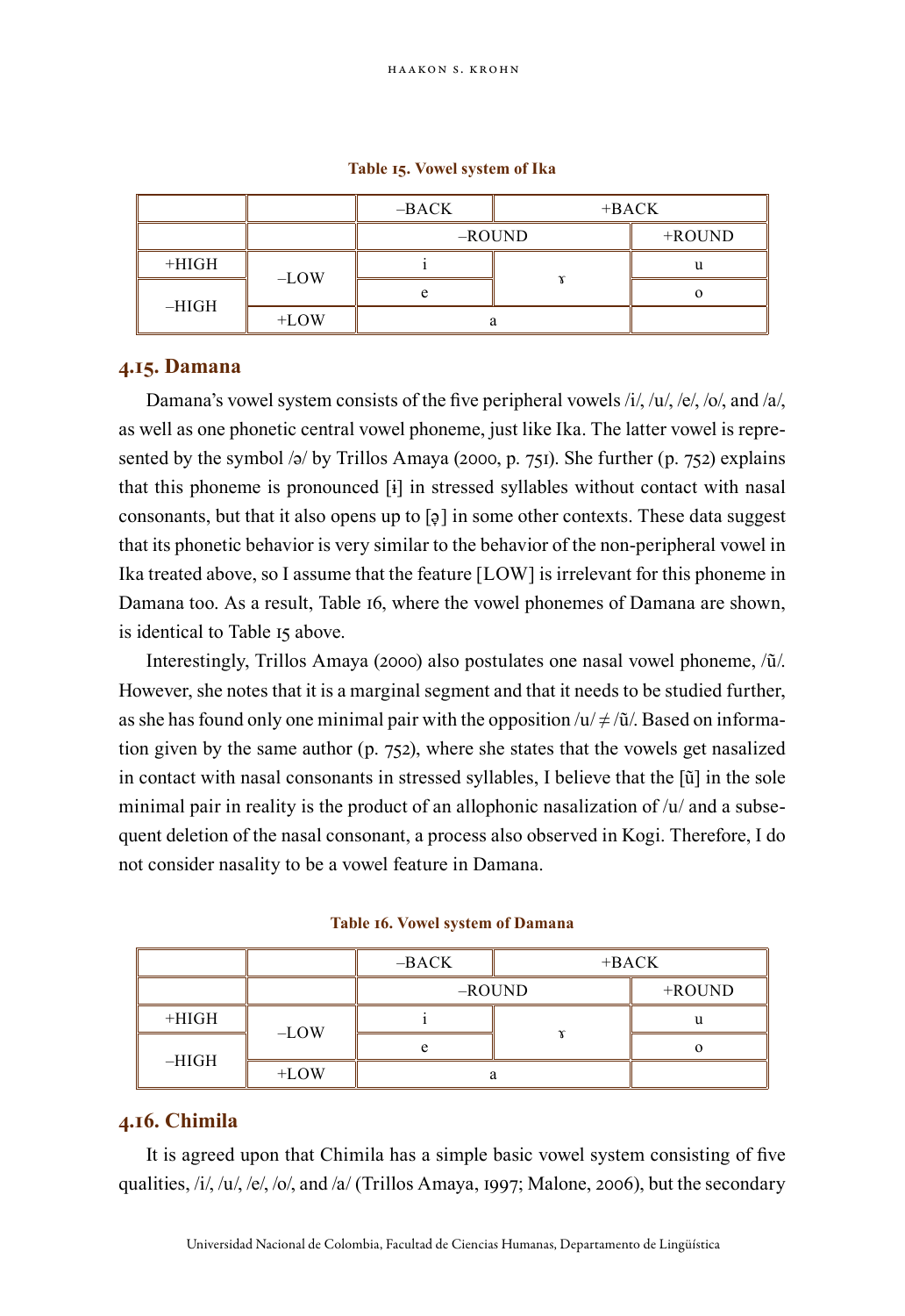features have been subject to very diverse analyses. Trillos Amaya (1997) identifies three of them: long, interrupt (probably meaning laryngealized or creaky) and aspirated. This would result in a very big inventory in comparison to the other languages in the family, with a total of 20 contrasting vowel sounds, and her analysis has indeed led other scholars, such as Quesada (2007, p. 116), to conclude that Chimila has one of the more complicated vowel systems among the Chibchan languages.

However, Malone (2006) offers a different interpretation. Regarding the interrupt feature, he states that the laryngealization of vowels in Chimila occurs immediately before glottal stops, which indicates that it is a phonetic and not a phonological property. Moreover, he does not mention aspiration as a phonological feature at all, but on the other hand postulates a phonological distinction between oral and nasal vowels. This last claim is downgraded in Malone (2010), where it becomes clear that phonemic nasal vowels only occur in certain interjections and onomatopoeia, some of which contrast with oral vowels in core lexemes. As an explanation, he proposes that «a contrast between nasal and nonnasal vowels existed at one time in core lexemes», and that «synchronically these contrasts have only been preserved in interjections and in onomatopoeia» (p. 8).

The only secondary vowel feature that seems to be uncontroversial in Chimila is the contrast between short and long vowels. Actually, Malone (2010, p. 4) states that «vowels occur with three contrastive phonetic lengths», but that one of these is the result of gemination, meaning that the only phonological distinction would be between short and long vowels. Hence, this is the only secondary feature included in Table 17, which displays what seems to be the vowel system of Chimila.

|         |        | $-BACK$   | $+$ BACK |
|---------|--------|-----------|----------|
| $+HIGH$ | $-LOW$ | . .<br>11 | u u:     |
|         |        | e e:      | $O O$ .  |
| $-HIGH$ | $+LOW$ | a a:      |          |

**Table 17. Vowel system of Chimila**

## **5. Quantitative summary and conclusions**

I have shown that the number of basic vowels varies considerably among the Chibchan languages, as it commonly does in any language family. The figures are summed up in Table 18, showing the amount of basic vowels in each language in the column labelled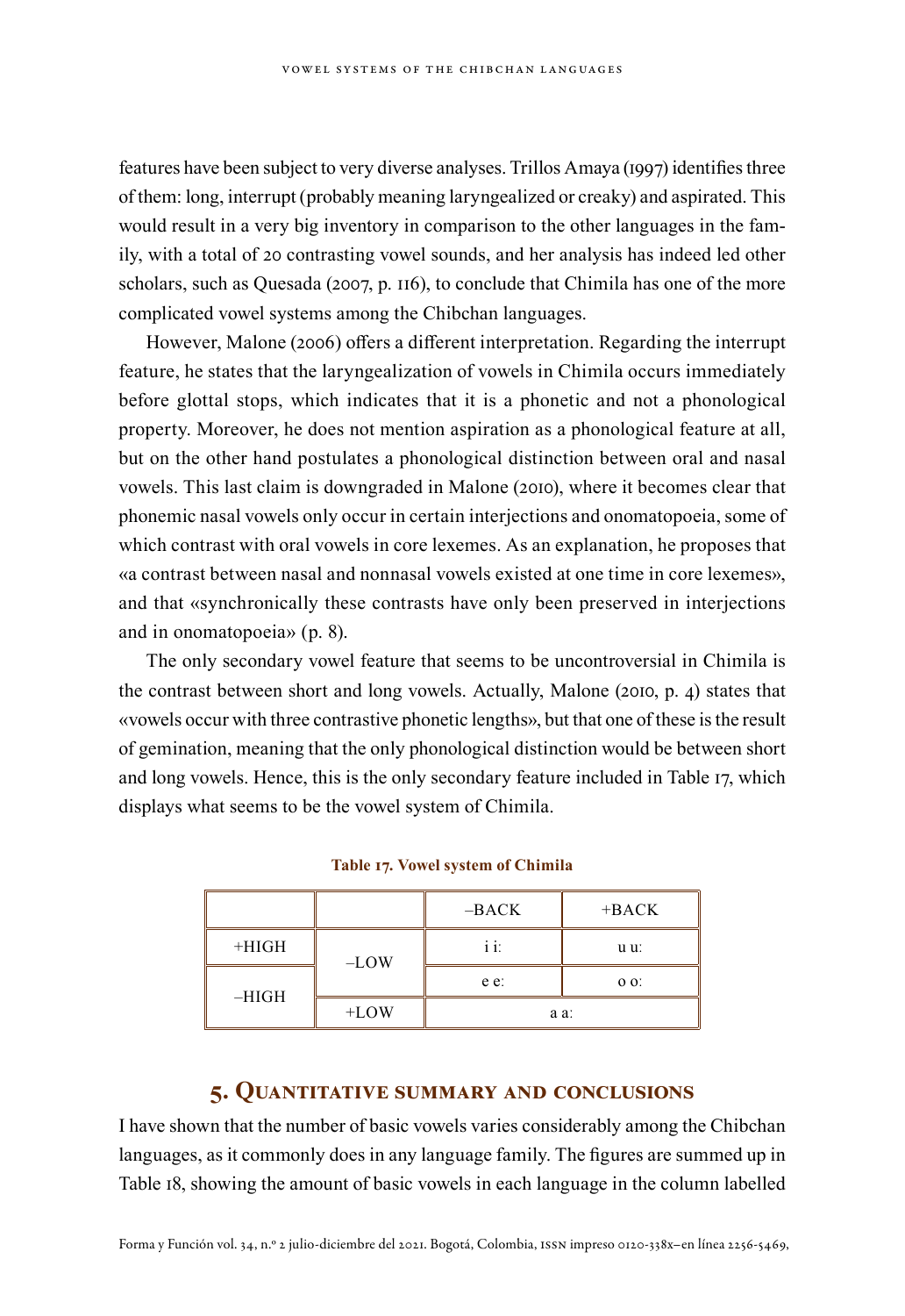«Total». Rama has the lowest number, with three, whereas Cabécar4 , Guaymí, and Teribe are located in the other end of the scale, having eight basic vowels.

The table also shows how many of the basic vowel qualities that are peripheral and non-peripheral in each language. Guaymí is the only Chibchan language with two non-peripheral vowels, while Barí, Cabécar, Damana, Ika, and Kogi have one. Without exception, the Chibchan non-peripheral vowels are unrounded back vowels. The most common primary system consists of the five vowel qualities /i/, /u/, /e/, /o/, and /a/ (found in six languages). This comes as no surprise, since five-vowel systems are the most common worldwide (Maddieson, 2013).

| Languages                                    | Peripheral | Non-peripheral | <b>Total</b> |
|----------------------------------------------|------------|----------------|--------------|
| Guaymí                                       |            |                |              |
| Cabécar                                      |            |                |              |
| Teribe                                       |            | $\Omega$       |              |
| Bocotá, Bribri                               |            | $\Omega$       |              |
| Barí, Damana, Ika                            |            |                |              |
| Boruca, Chimila, Cuna, Guatuso, Paya, Tunebo |            |                |              |
| Kogi                                         |            |                |              |
| Rama                                         |            | Ω              |              |

**Table 18. Number of basic vowel qualities in Chibchan languages**

As for secondary vowel features, only [NASAL] and [LONG] seem to occur in Chibchan languages. Table 19 shows in which languages these are present. Only one language, Paya, uses both features, whereas six languages have no secondary vowel features.

| Languages                                     | [nasal] | [long] |
|-----------------------------------------------|---------|--------|
| Paya                                          |         |        |
| Barí, Bocotá, Bribri, Cabécar, Guaymí, Teribe |         |        |
| Chimila, Guatuso, Rama                        |         |        |
| Boruca, Cuna, Damana, Ika, Kogi, Tunebo       |         |        |

**Table 19. Secondary vowel features present in Chibchan vowel systems**

If the vowels pertaining to both the basic and the secondary systems are counted as separate phonemes, Paya has the greatest number of contrasting vowels, with 15. On the other hand, Kogi seems to have the lowest number, with only four. This is displayed in Table 20.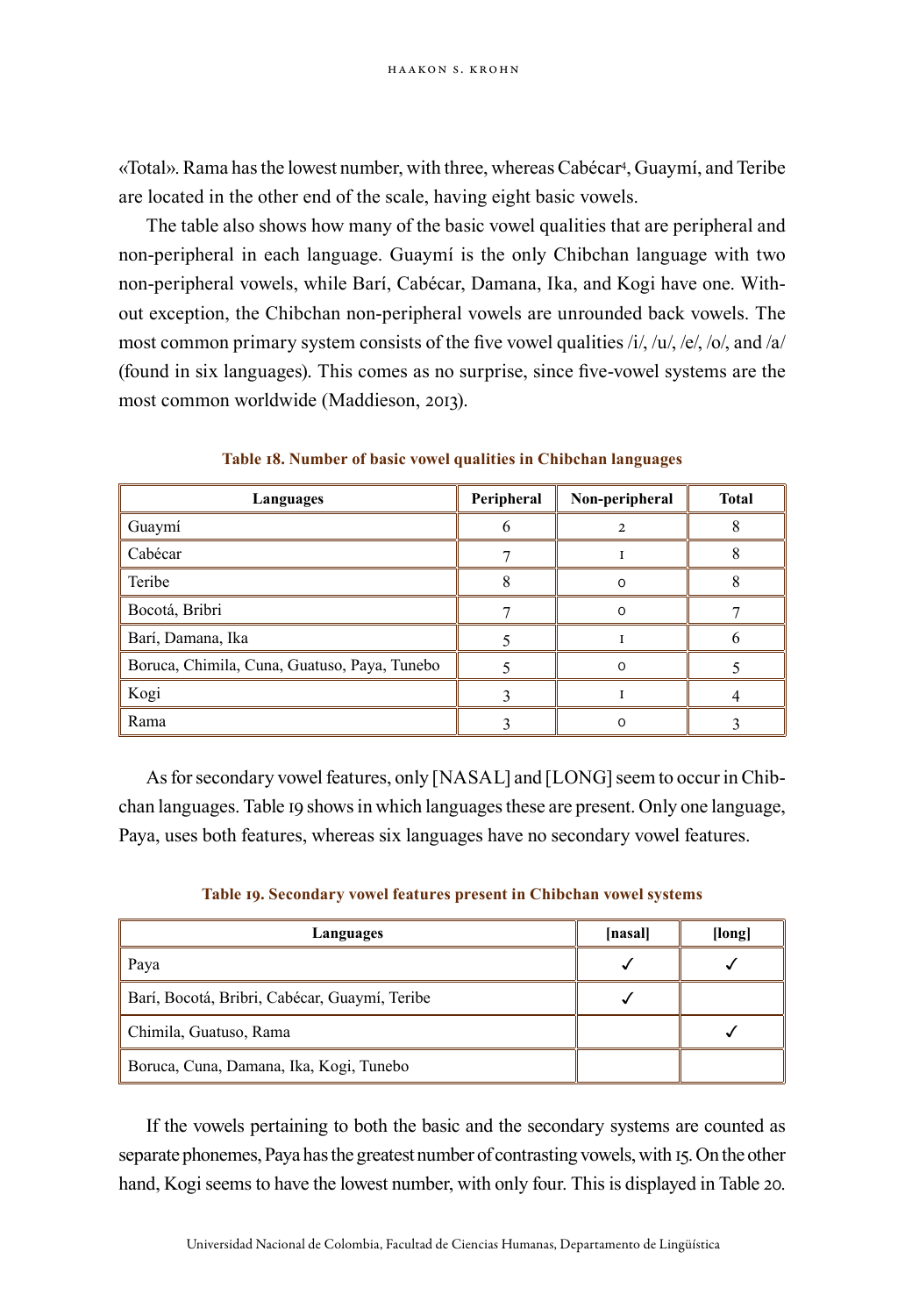| Languages            | <b>Number</b> |
|----------------------|---------------|
| Guaymí               | 16            |
| Paya                 | 15            |
| Cabécar, Teribe      | 13            |
| Barí, Bocotá, Bribri | 12            |
| Chimila, Guatuso     | <b>TO</b>     |
| Damana, Ika, Rama    | 6             |
| Boruca, Cuna, Tunebo |               |
| Kogi                 |               |

**Table 20. Total number of vowel phonemes in Chibchan languages if vowels with secondary features are counted as separate phonemes**

This article has offered an overview of the existing descriptions of the vowel systems of all the Chibchan languages, and the data have been summed up in a systematic way for each language according to a consistent theoretical framework. This is intended to facilitate the use of these languages in comparative studies, as well as making the information of each language more available in general.

The comparison conducted here also reveals to what extent the vowel systems vary within the family. For instance, none of the languages have developed rounded front vowels, and unrounded non-low back/central vowels are scarce. On the other hand, the number of vowel qualities differs significantly, from three to eight, partly due to the existence of additional contrastive vowel features in many of the languages. Most common in the modern-day Chibchan languages is a basic five-vowel system, just like in the reconstructed Proto-Chibchan. However, the majority of the languages have lost nasality as a phonological vowel feature, while four of them have developed contrastive vowel quantity.

Moreover, in regard to the individual Chibchan languages, it has become clear that the vowel systems of many of them are insufficiently studied, because significantly divergent interpretations of certain aspects of the systems have been published. In some cases, the issue is the number of phonemes or secondary features, whereas in other cases, the phonological system is agreed upon, but the phonetic realizations of the phonemes are unclear. The use of distinctive features in this paper is also very simplistic, due to the fact that the allophony that would reveal phonological patterns has still not been described for most of the Chibchan languages. I certainly hope that this outline will serve as an incentive for more elaborate phonetic and phonological analyses of each language. If this happens, the classifications presented here might soon become outdated.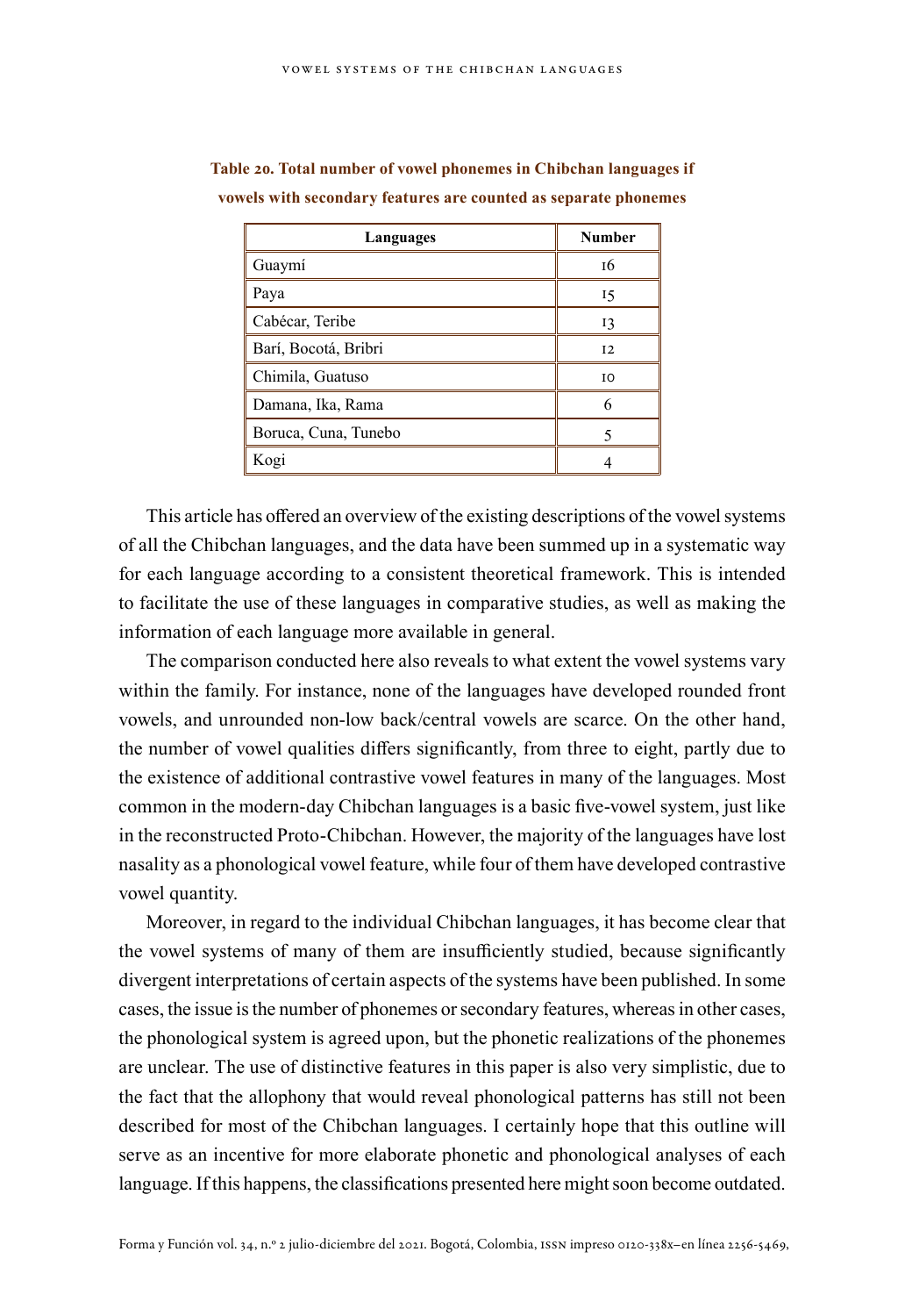## **6. References**

- Abarca González, R. (1985). Análisis fonológico del guaymí movere. *Estudios de Lingüística Chibcha, 4*, 7-46.
- Bourland Hawley, D. D. (1975). Un análisis fonológico de cabécar. *Revista de Filología y Lingüística de la Universidad de Costa Rica, 1*(2), 49-68. <https://doi.org/10.15517/rfl.v1i2.15030>

Catford, J. C. (2001). *A Practical Introduction to Phonetics* (2nd ed.). Oxford University Press.

- Centro de Investigación y Documentación de la Costa Atlántica [CIDCA]. (1987). *Diccionario elemental rama*. <http://www.turkulka.net/docs/RMA001R035I001.pdf>
- Chevrier, N. (2017). *Analyse de la phonologie du bribri (chibcha) dans une perspective typologique. Nasalité et géminée module* (Doctoral dissertation, Université Lumière Lyon 2, France).
- Constenla Umaña, A. (1981). *Comparative Chibchan phonology* (Doctoral dissertation, University of Pennsylvania, USA).
- Constenla Umaña, A. (1982). Desarrollo del estudio diacrónico de las lenguas chibchas. *Estudios de Lingüística Chibcha, 2*, 15-66.
- Constenla Umaña, A. (1985). Clasificación lexicoestadística de las lenguas de la familia chibcha. *Estudios de Lingüística Chibcha, 4*, 155-197.
- Constenla Umaña, A. (1988). Indicios para la reconstrucción de clasificadores en el sintagma nominal protochibcha. *Revista de Filología y Lingüística de la Universidad de Costa Rica, 14*(2), 111-118.<https://doi.org/10.15517/rfl.v14i2.18972>
- Constenla Umaña, A. (1989). La subagrupación de las lenguas chibchas: algunos nuevos indicios comparativos y lexicoéstadísticos. *Estudios de Lingüística Chibcha, 8*, 17-72.
- Constenla Umaña, A. (1991). *Las lenguas del Área Intermedia: Introducción a su estudio areal*. Editorial de la Universidad de Costa Rica.
- Constenla Umaña, A. (1995). Sobre el estudio diacrónico de las lenguas chibchenses y su contribución al conocimiento del pasado de sus hablantes. *Boletín Museo del Oro, 38-39*, 13-55.
- Constenla Umaña, A. (1998). *Gramática de la lengua guatusa*. Editorial de la Universidad Nacional.
- Constenla Umaña, A. (2005). Acerca de la relación genealógica entre las lenguas misumalpas y las chibchenses. *Estudios de Lingüística Chibcha, 23*, 9-89.
- Constenla Umaña, A. (2007). *La lengua de Térraba*. Editorial de la Universidad de Costa Rica.
- Constenla Umaña, A. (2008). Estado actual de la subclasificación de las lenguas chibchenses y de la reconstrucción fonológica y gramatical del protochibchense. *Estudios de Lingüística Chibcha, 27*, 117-135.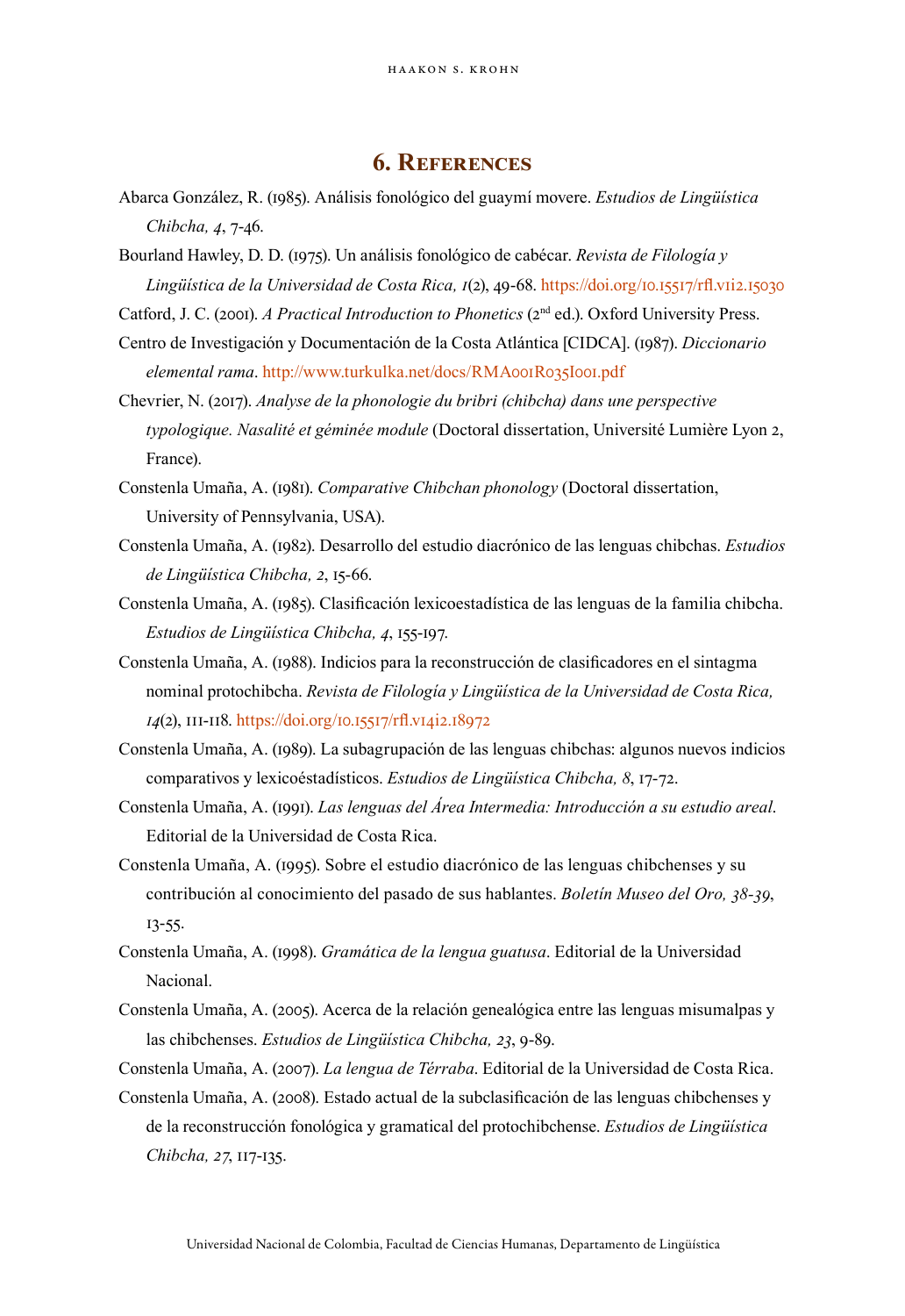- Constenla Umaña, A. (2011). Estado de conservación y documentación de las lenguas de América Central pertenecientes a las agrupaciones jicaque, lenca, misumalpa, chibchense y chocó. *Revista de Filología y Lingüística de la Universidad de Costa Rica, 37*(1), 135-195. <https://doi.org/10.15517/rfl.v37i1.2353>
- Constenla Umaña, A. (2012). Chibchan Languages. In Campbell, L. & Grondona,V. (Eds.), *The Indigenous Languages of South America: A Comprehensive Guide* (pp. 391-440). De Gruyter Mouton.
- Constenla Umaña, A., Elizondo Figueroa, F., & Pereira Mora, F. (1998). *Curso básico de bribri*. Editorial de la Universidad de Costa Rica.
- Craig, C. G. (1986). The Rama language: a text with grammatical notes. *Estudios de Lingüística Chibcha, 5*, 21-44.
- Duanmu, S. (2015). Contrast and Vowel Features. In Raimy, E., & Cairns, C. E. (Eds.), *The Segment in Phonetics and Phonology* (pp. 218-235). Wiley Blackwell. [https://doi.](https://doi.org/10.1002/9781118555491.ch10) [org/10.1002/9781118555491.ch10](https://doi.org/10.1002/9781118555491.ch10)
- Forster, D. K. (2011). *Paya kuna. An introductory grammar*. SIL International. [https://www.sil.](https://www.sil.org/system/files/reapdata/52/88/95/52889502165272309191140937197112082328/LCDD_14_Paya_Kuna.pdf) [org/system/files/reapdata/52/88/95/52889502165272309191140937197112082328/LCDD\\_14\\_](https://www.sil.org/system/files/reapdata/52/88/95/52889502165272309191140937197112082328/LCDD_14_Paya_Kuna.pdf) [Paya\\_Kuna.pdf](https://www.sil.org/system/files/reapdata/52/88/95/52889502165272309191140937197112082328/LCDD_14_Paya_Kuna.pdf)
- Frank, P. S. (1985). *A grammar of Ika* (Doctoral dissertation, University of Pennsylvania, USA).
- Frank, P. S. (2008). Gramática de la lengua arhuaca. *Estudios de Lingüística Chibcha, 27*, 7-99.
- Gawthorne, L., & Hensarling, G. (1984). Fonología del cogui. In Gawthorne, L., Hensarling, G., Gralow, F., Cook, D., Muller de Young, C., Keels, J., Harms, P., & de Kondo, R. (Eds.), *Sistemas fonológicos de idiomas colombianos* (Vol. 5) (pp. 5-56). Editorial Townsend.
- González Campos, G. (2011). Dificultades para normalización ortográfica y problemas de escritura entre los cabécares de Chirripó. *Estudios de Lingüística Chibcha, 30*, 7-35.
- González Campos, G., & Obando Martínez, F. (2017). *Fonología y ortografía del cabécar: apuntes dirigidos a maestros de lengua y cultura*. Editorial Universidad Estatal a Distancia.
- Headland, E. (1997). *Diccionario bilingüe uw cuwa (tunebo)-español, español-uw cuwa (tunebo) con gramática uw cuwa (tuneba)*. Instituto Lingüístico de Verano and Editorial Buena Semilla.
- Headland, P., & Headland, E. (1976). Fonología del tunebo. In Instituto Lingüístico de Verano and Ministerio de Gobierno de la República de Colombia (Eds.), *Sistemas fonológicos de idiomas colombianos* (Vol. 3) (pp. 17-26). Editorial Townsend.
- Holmer, N. (1953). Contribución a la lingüística de la Sierra Nevada de Santa Marta. *Revista Colombiana de Antropología, 1*, 311-335. <https://doi.org/10.22380/2539472X.1899>
- Holt, D. (1986). *The Development of the Paya Sound-System* (Doctoral dissertation, University of California, Los Angeles, USA).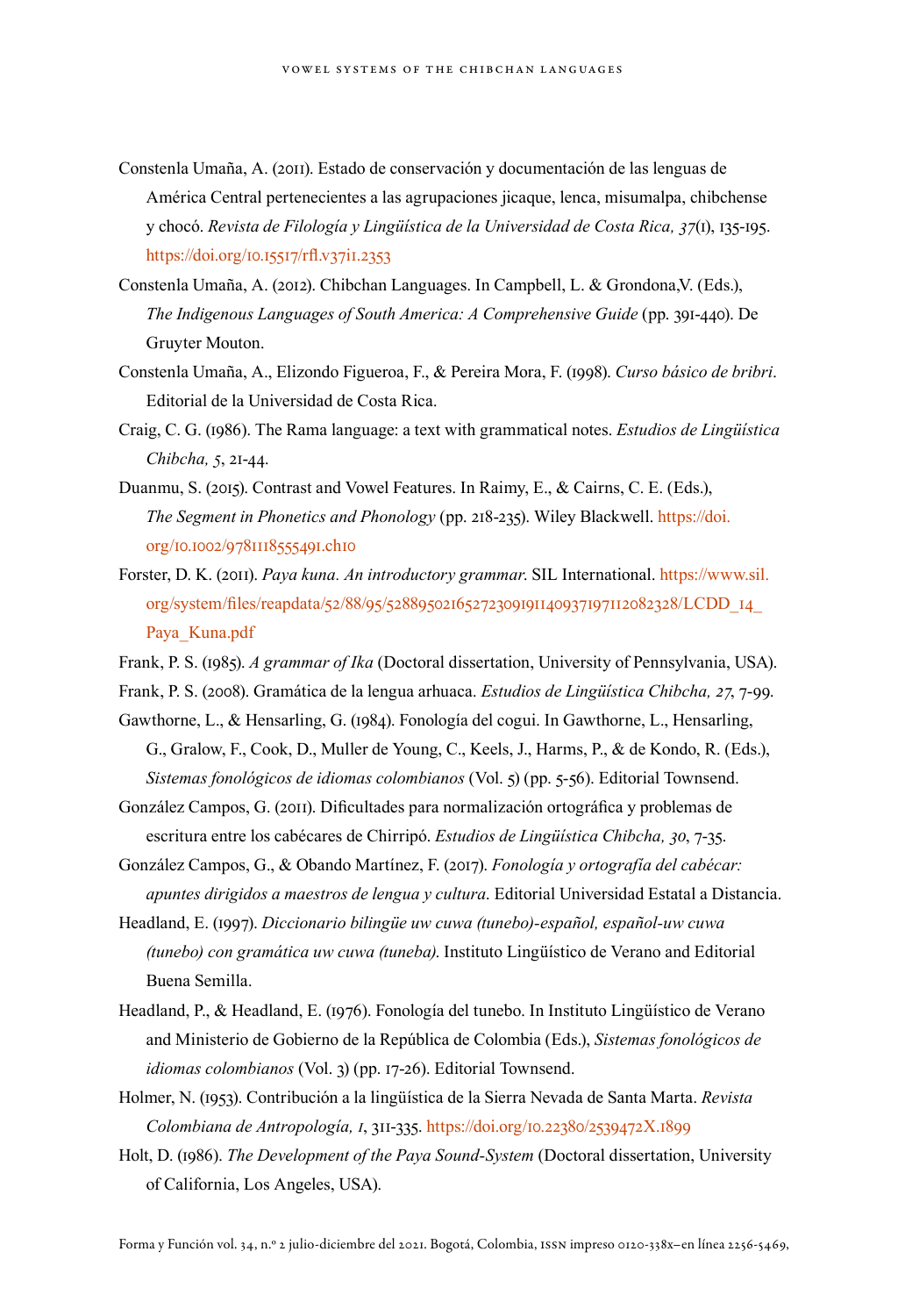Holt, D. (1999). *Pech (Paya)*. Lincom.

- Jackson, R. T. (1995). Fonología comparativa de los idiomas chibchas de la Sierra Nevada de Santa Marta. *Boletín del Museo de Oro, 38-39*, 57-69.
- Jara Murillo, C. V. (2018). *Gramática de la lengua bribri*. E-Digital.

Kristoffersen, G. (2000). *The Phonology of Norwegian*. Oxford University Press.

- Krohn, H. S. (2019). Formantes vocálicos en el ngäbere de Costa Rica. *Káñina, Revista de Artes y Letras de la Universidad de Costa Rica, 43*(1), 45-57. <https://doi.org/10.15517/rk.v43i1.36791>
- Ladefoged, P., & Maddieson, I. (1996). *The Sounds of the World's Languages*. Blackwell.
- Landaburu, J. (2000). La lengua ika. In González de Pérez, M. S., & Rodríguez de Montes, M. L. (Eds.), *Lenguas indígenas de Colombia: una visión descriptiva* (pp. 733-748). Instituto Caro y Cuervo.
- Lininger Ross, B. (1981). Estudios sobre el guaymí ngäbere: fonología, alfabeto y diccionario provisional. *Revista de Filología y Lingüística de la Universidad de Costa Rica, 7*(1-2), 101- 115. <https://doi.org/10.15517/rfl.v7i1-2.16065>
- Llerena Villalobos, R. (2000). Elementos de gramática y fonología de la lengua cuna. In González de Pérez, M. S., & Rodríguez de Montes, M. L. (Eds.), *Lenguas indígenas de Colombia: una visión descriptiva* (pp. 59-71). Instituto Caro y Cuervo.
- Maddieson, I. (2013). Vowel Quality Inventories. In Dryer, M. S., & Haspelmath, M. (Eds.), *The World Atlas of Language Structures Online*. Max Planck Institute for Evolutionary Anthropology. <https://wals.info/chapter/2>
- Malone, T. (2006). Tone and Syllable Structure in Chimila. *International Journal of American Linguistics, 72*(1), 1-58.<https://doi.org/10.1086/505278>
- Malone, T. (2010). Nasality and Nasal Prosody in Chimila. *International Journal of American Linguistics, 76*(1), 1-41. <https://doi.org/10.1086/652753>
- Margery Peña, E. (1988). La nasalización en el bocotá de Chiriquí. *Estudios de Lingüística Chibcha*, *7*, 65-73.
- Margery Peña, E. (1989). *Diccionario cabécar-español/español-cabécar*. Editorial de la Universidad de Costa Rica.
- Margery Peña, E. (1996). Fonología del bocotá de Chiriquí. *Estudios de Lingüística Chibcha, 15*, 7-26.
- Mogollón Pérez, M. C. (2000). Fonología de la lengua barí. In González de Pérez, M. S., & Rodríguez de Montes, M. L. (Eds.), *Lenguas indígenas de Colombia: una visión descriptiva* (pp. 219-227). Instituto Caro y Cuervo.
- Murillo Miranda, J. M. (2016). *Gramática de la lengua guaymí. Dialecto de Costa Rica: una descripción urgente*. Editorial Académica Española.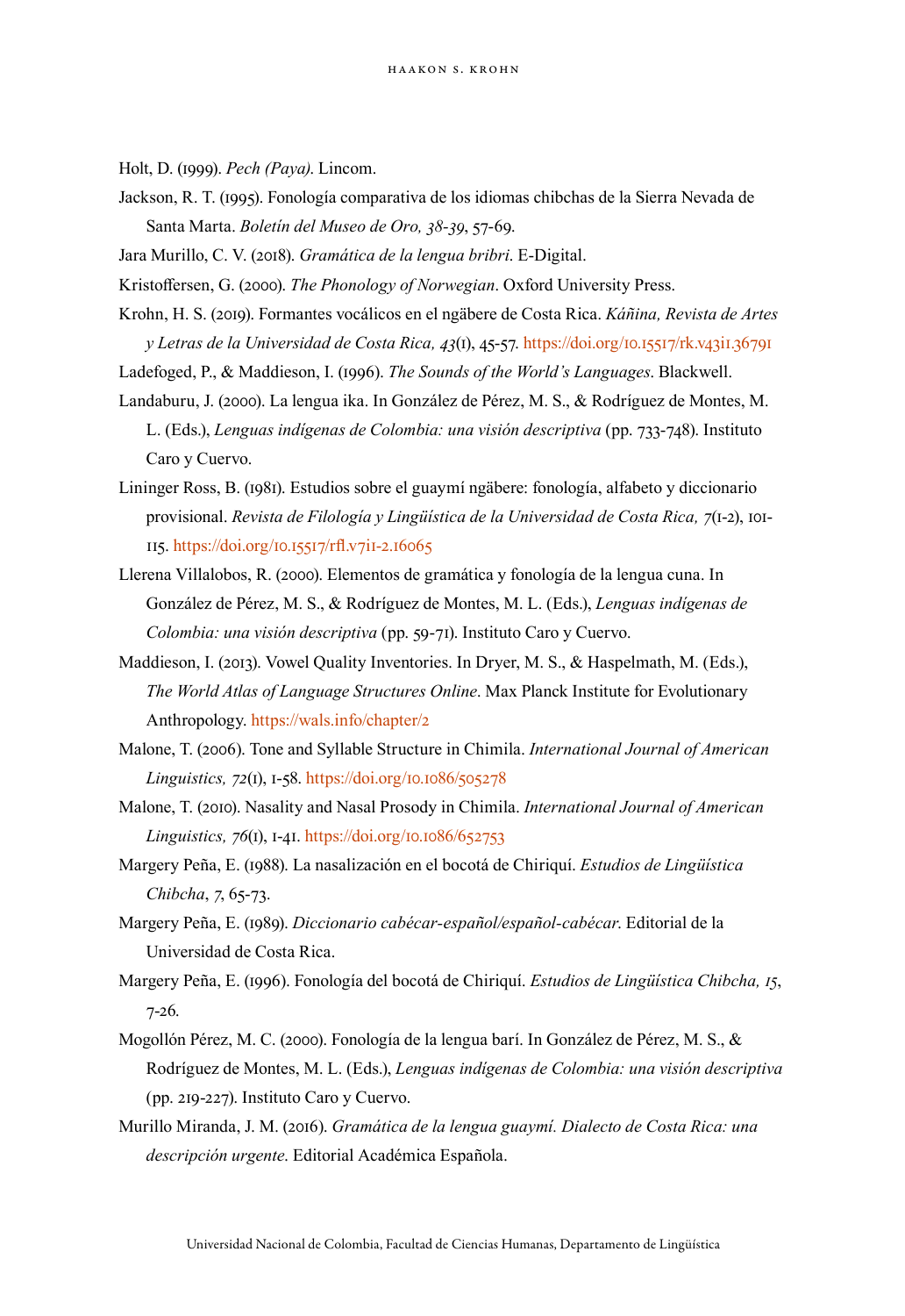- Odden, D. (2013). *Introducing Phonology* (2nd ed.). Cambridge University Press. [https://doi.](https://doi.org/10.1017/CBO9781139381727) [org/10.1017/CBO9781139381727](https://doi.org/10.1017/CBO9781139381727)
- Orán, R. B., & Wagua, A. (2011). *Gayamar sabga. Diccionario escolar gunagaya-español*. Equipo EBI Guna, AECID, MEDUCA and MEF.
- Ortiz Ricaurte, C. (1989). La composición nominal en kogui. In *Lenguas Aborígenes de Colombia: descripciones* (Vol. 3, pp. 3-142). Universidad de los Andes.
- Ortiz Ricaurte, C. (2000). La lengua kogui: fonología y morfosintaxis nominal. In González de Pérez, M. S., & Rodríguez de Montes, M. L. (Eds.), *Lenguas indígenas de Colombia: una visión descriptiva* (pp. 757-780). Instituto Caro y Cuervo.
- Pache, M. J. (2018). *Contributions to Chibchan Historical Linguistics* (Doctoral dissertation, Universiteit Leiden, Netherlands).
- Portilla Chaves, M. (1989). Reconstrucción del sistema fonológico del prototerbi. *Estudios de Lingüística Chibcha, 8*, 73-99.
- Quesada Pacheco, M. Á. (2008). *Gramática de la lengua guaymí (ngäbe)*. Lincom.
- Quesada Pacheco, M. Á. (2019). *Gramática boruca*. Lincom.
- Quesada, J. D. (2000). *A Grammar of Teribe*. Lincom Europa.
- Quesada, J. D. (2007). *The Chibchan Languages*. Editorial Tecnológica de Costa Rica.
- Quesada, J. D. (2012). *Gramática del bocotá*. Abya-Yala.
- República de Honduras. (2012). *Gramática pesh*. Secretaría de Educuación.
- Sánchez Avendaño, C. (2009). Situación sociolingüística de las lenguas minoritarias de Costa Rica y censos nacionales de población 1927-2000: vitalidad, desplazamiento y autofiliación etnolingüística. *Revista de Filología y Lingüística de la Universidad de Costa Rica, 35*(2), 233-273.<https://doi.org/10.15517/rfl.v35i2.1174>
- Schwartz, J. L., Boë, L. J., Vallée, N., & Abry, C. (1997). Major Trends in Vowel System Inventories. *Journal of Phonetics, 25*, 233-253.<https://doi.org/10.1006/jpho.1997.0044>
- Stendal, C. (1976). Puntos básicos de la gramática del cogui. In Summer Institute of Linguistics (Ed.), *Artículos en Lingüística y Campos Afines* (Vol. 2). Townsend.

Trillos Amaya, M. (1997). *Categorías gramaticales del ette taara: lengua de los chimilas*. Universidad de los Andes, Centro Colombiano de Estudios de Lenguas Aborígenes.

Trillos Amaya, M. (2000). Síntesis descriptiva de los sistemas fonológico y morfosintáctico del damana. In González de Pérez, M. S., & Rodríguez de Montes, M. L. (Eds.), *Lenguas indígenas de Colombia: una visión descriptiva* (pp. 749-756). Instituto Caro y Cuervo.

Wheeler, A. (1972). Proto Chibchan. In Matteson, E., Wheeler, A., Jackson, F. L., Waltz, N. E., & Christian, D. R. (Eds.), *Comparative Studies in Amerindian Languages* (pp. 93-108), Mouton.<https://doi.org/10.1515/9783110815009.93>